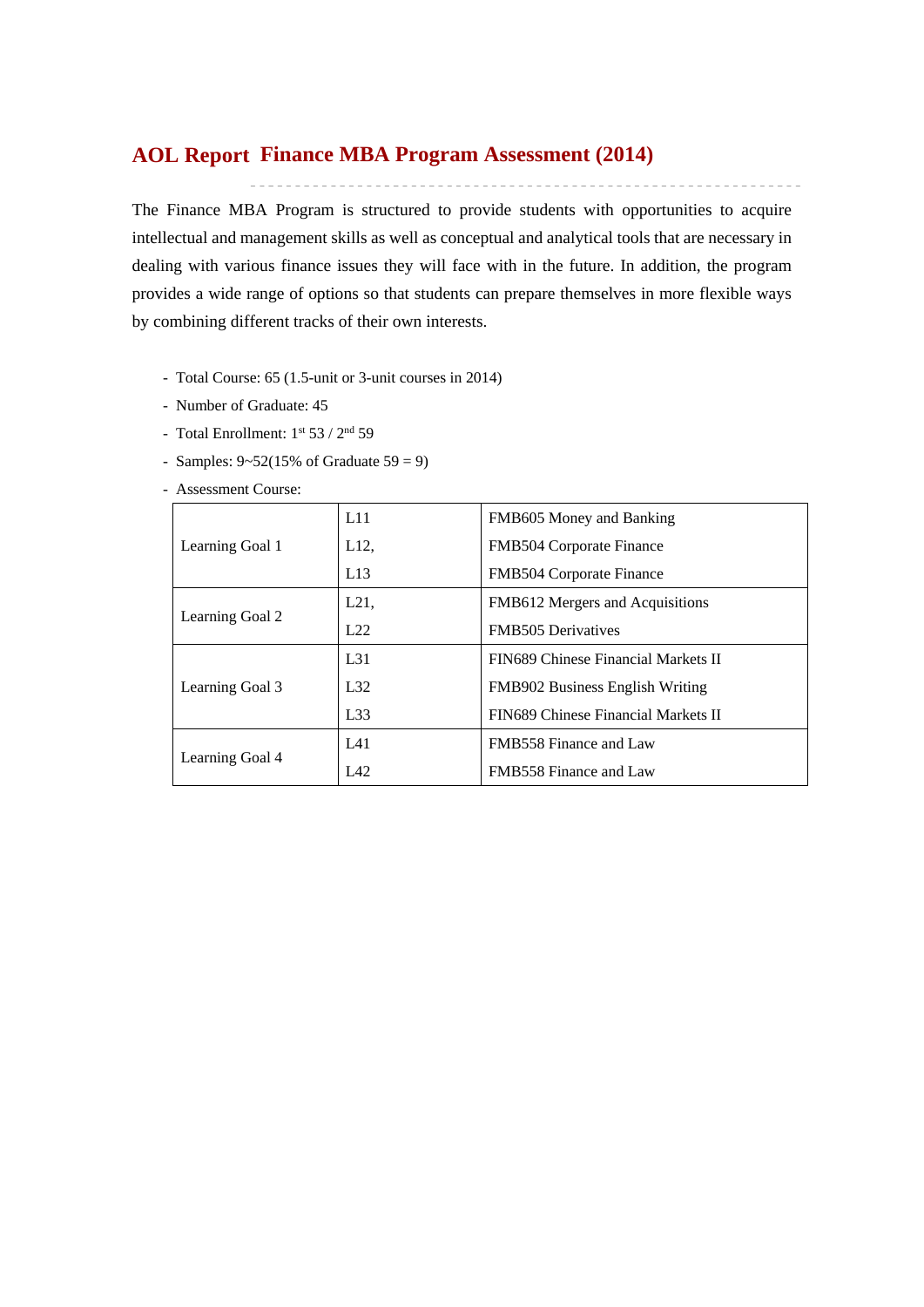#### *Outline of assessment*

 Overall, the students of the finance MBA program successfully meet expectations. L1, L2, L3, and L4 have the average scores of 2.21, 2.59, 2.48, and 2.36 respectively. All traits have the score above 2, which means students achieved really successful learning goals. The highest average score among traits for assessing learning objectives is 2.80 for L21-T2, L32-T1, L32- T2 and L32-T3, 'Basic quantitative concepts and issues', 'Knowledge', 'Comprehension' and 'Communication'. The lowest scored trait is L11-T6, L42-T1, and L42-T2 , 'Style and Grammar', 'Importance', and 'Understanding'. These traits scores 2.00, however, which is not below the criterion. So students approached the expected level actually, for even the most unsatisfactory trait.

 Among 4 big learning goals, the 'Analytical Thinking' gets the highest average score. Almost all traits for the 'Analytical Thinking' are displaying high score above 2.5. Especially, most of students showed the good performance at the 'Basic quantitative concepts and issues' which are evaluated by the faculty. Notably there is the largest number of students, 52 students, in L22.

 On the other hand, students had difficulty in communication, although they can think analytically and utilize quantitative skills freely individually. It seems not because of the poor lingual skills of students but the lack of collaborating techniques according to high score in L32 and low score in L33 Furthermore, students achieved relatively lower performance both evaluated by faculty and students themselves. With the relatively small number of courses related to ethical and social issues, they seem to have trouble in getting used to these kinds of issues. More courses dealing with social and ethical issues would be helpful to assist them to be familiar with those traits.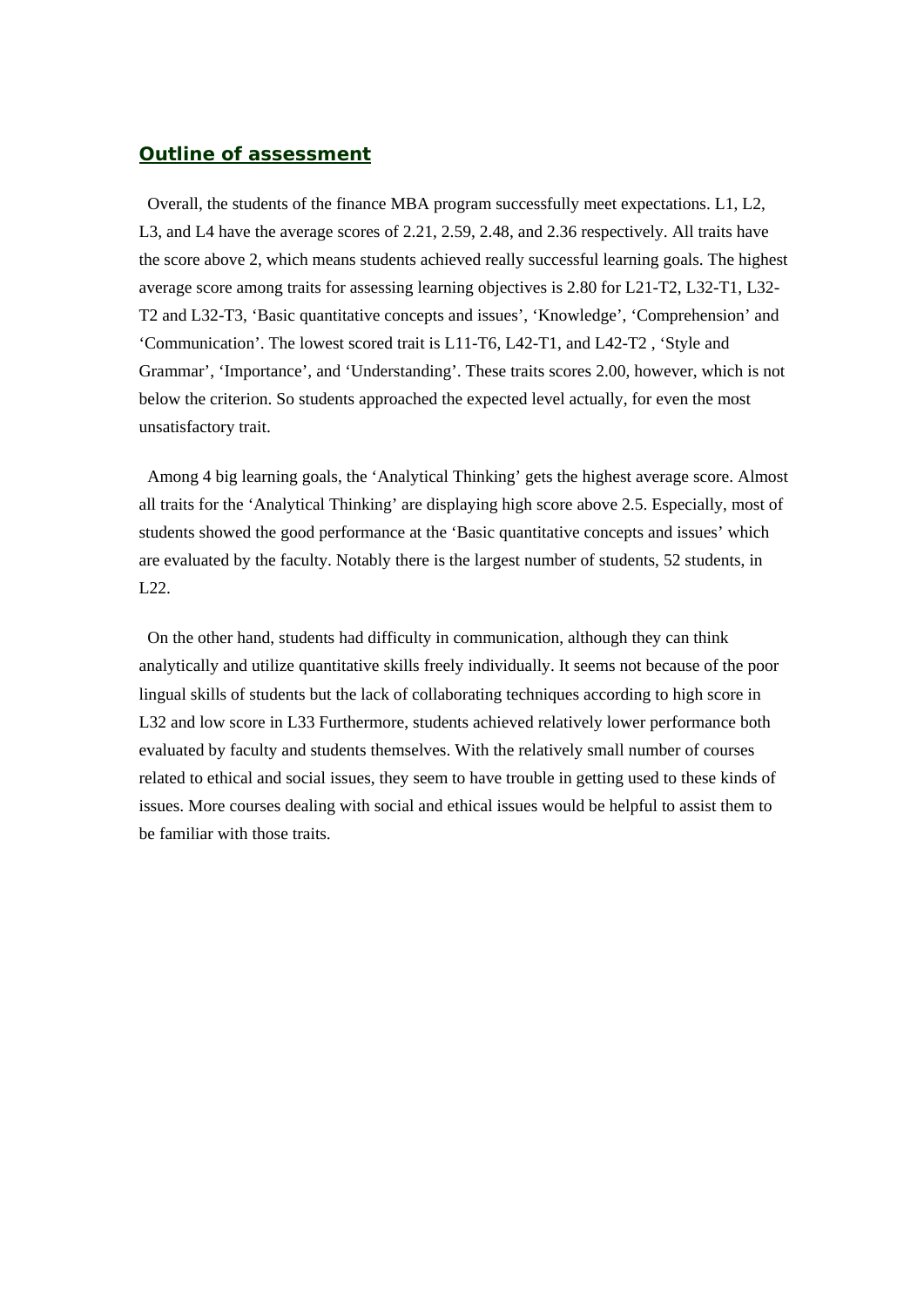## *Overview of assessment*

| <b>Finance-MBA Program Assessment: Learning Goal 1</b>                                                                                                                                                                                      |                                                                               |                                                                                                                                         |  |  |  |  |  |  |  |
|---------------------------------------------------------------------------------------------------------------------------------------------------------------------------------------------------------------------------------------------|-------------------------------------------------------------------------------|-----------------------------------------------------------------------------------------------------------------------------------------|--|--|--|--|--|--|--|
| Our graduates will be effective communicators.                                                                                                                                                                                              |                                                                               |                                                                                                                                         |  |  |  |  |  |  |  |
| <b>Learning Objective</b>                                                                                                                                                                                                                   | <b>Sample</b>                                                                 | <b>Methods</b>                                                                                                                          |  |  |  |  |  |  |  |
| (L11) Our student will produce professional<br>business or academic documents.<br>(L12) Our students will deliver effective<br>presentation accompanied with proper media<br>technology.<br>$(L13)$ Our students will demonstrate effective | Student enrolled in<br>FMB605 (N=16),<br>FMB504 $(N=49)$ ,<br>$FMB504 (N=49)$ | - (L11) Term paper evaluation<br>by faculty<br>- (L12) Class presentation<br>evaluation by faculty<br>- (L13) Course-embedded<br>survey |  |  |  |  |  |  |  |
| interpersonal communication in a team setting.<br>Finding                                                                                                                                                                                   |                                                                               |                                                                                                                                         |  |  |  |  |  |  |  |

- The average scores for L11, L12 and L13 are 2.27, 2.17 and 2.19, respectively

\* 1 (Fails to Meet Expectations) 2 (Meets Expectations) 3 (Exceed Expectations)

**-** L11, L12, L13 meet expectations successfully.

- The average scores for L11-T6, L12-T1, and L12-T5 are slightly lower than others. Especially, 18.7% (3/16) of students could not meet expectations for the L11-T6, 'Style and grammar'. Those traits are related to the spelling, grammar, sentence structuring, and paragraphing errors. Students tried to avoid spelling, grammar, sentence, paragraphing errors, but they need more cautious intention about grammar for more constructive essay.

- They now produce professional business documents well but grammar errors need to be reduced.

- The presentation skills are satisfactory, but the organization and mannerism are yet to be improved.

- Most of students are satisfied their interpersonal communication in a team setting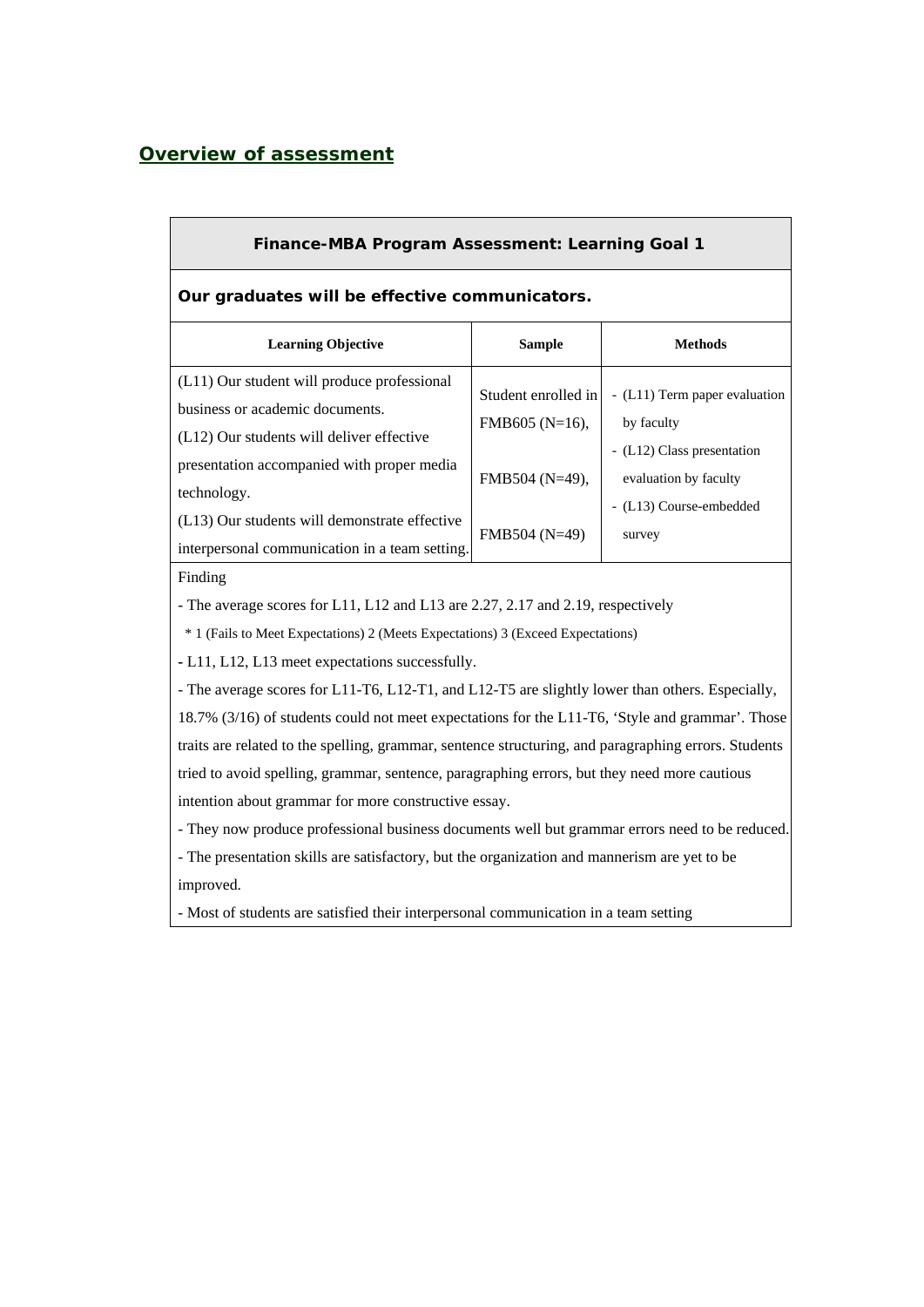#### **Finance-MBA Program Assessment: Learning Goal 2**

# **Our graduates will command analytical thinking in solving complex financial decision making problems.**

| <b>Learning Objective</b>                                                                                         | Sample                                | <b>Methods</b>                              |
|-------------------------------------------------------------------------------------------------------------------|---------------------------------------|---------------------------------------------|
| (L21) Our student will have basic quantitative<br>skills for research.<br>(L22) Our students will use appropriate | Student enrolled in<br>$FMB612(N=25)$ | - (L21) Test evaluation by<br>faculty       |
| quantitative analytical techniques to<br>identify problems in finance and develop a<br>solution.                  | $FMB505 (N=53)$                       | - (L22) Assignment evaluation<br>by faculty |

Findings

- The average score for L21 and L22 are 2.58 and 2.59.

\* 1 (Fails to Meet Expectations) 2 (Meets Expectations) 3 (Exceed Expectations)

**-** L21 and L22 meet expectations successfully.

- There are no students who are poor in any traits here: logic and organization, basic quantitative concepts and issues, application of quantitative tools for research, or consistent conclusions.

Among these traits, the trait for application of quantitative tools for research could be improved although it is quite satisfactory.

- All traits in L22 marks in the range from 2.53 to 2.63 which means all students can use

appropriate quantitative analytical techniques for the problem in finance.

- According to above results, FMBA program supplied well organized program for analytical

thinking in solving complex financial decision making problems and students achieved a success.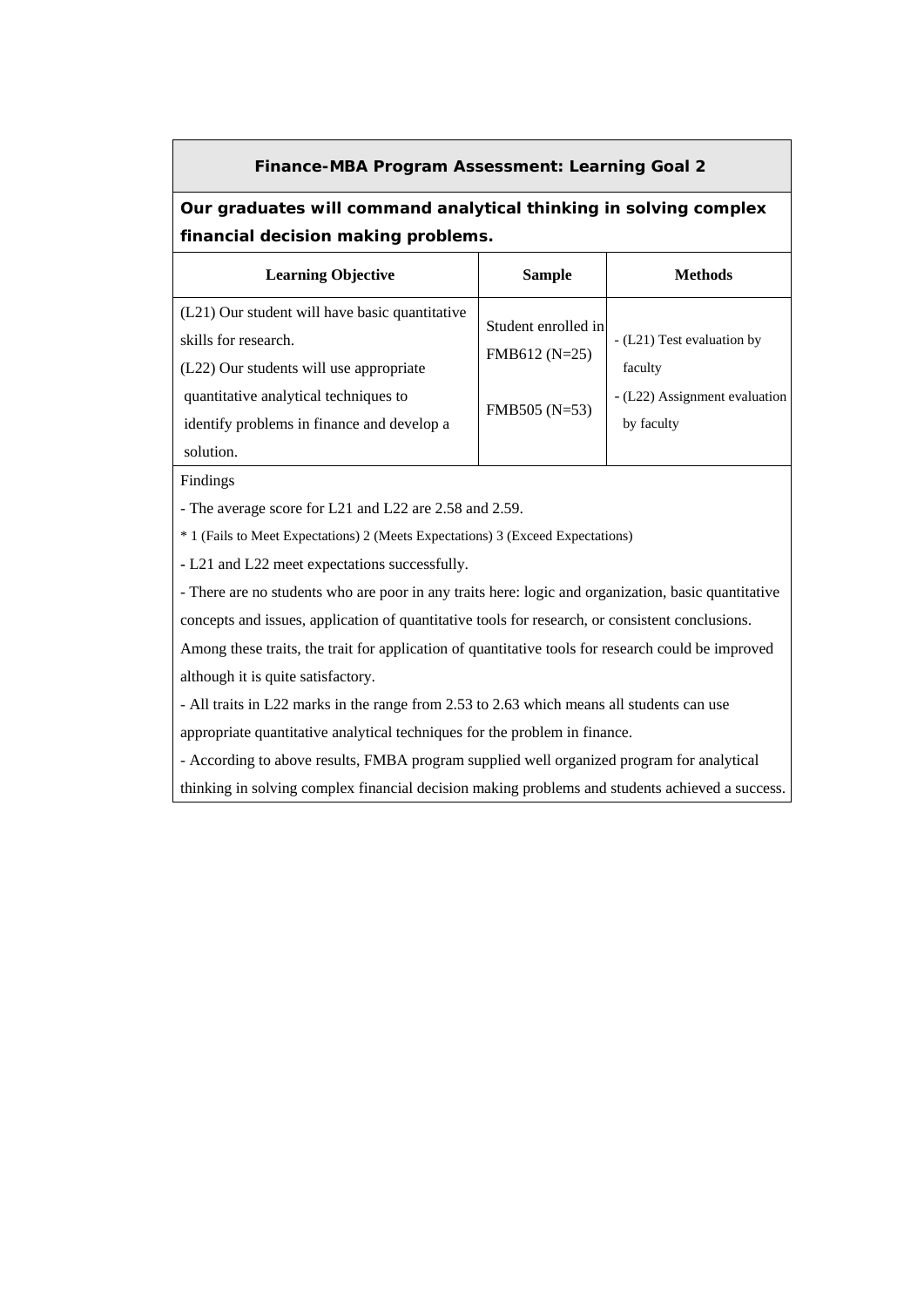#### **Finance-MBA Program Assessment: Learning Goal 3**

**Our graduates will have a global perspective.** 

| <b>Learning Objective</b>                    | <b>Sample</b>       | Methods                    |
|----------------------------------------------|---------------------|----------------------------|
| (L31) Our student will understand global     | Student enrolled in | - (L31) Course-embedded    |
| business issues and relate current issues to |                     | survey                     |
| emerging business opportunities.             | FIN689 $(N=23)$ ,   |                            |
| (L32) Our students will have command of      |                     | - (L32) OPI, term project  |
| business English or other language of global | FMB902 (N=15),      | presentation evaluation by |
| financial markets.                           |                     | faculty                    |
| (L33) Our students will be able to network   |                     | - (L33) Course-embedded    |
| and collaborate with global finance leaders. | $FIN689(N=23)$      | survey                     |

#### Finding

- The average scores for L31, L32 and L33 are 2.40, 2.80, and 2.24, respectively

\* 1 (Fails to Meet Expectations) 2 (Meets Expectations) 3 (Exceed Expectations)

**-** L31, L32 and L33 meet expectations successfully.

- All students are good at analyzing global issues, whereas 10 to 15 % of students (2/23 or 3/23) had difficulties in understanding of global issues, application of analysis to global situation, and cultural differences. As Finance MBA students come from many countries, scores for these traits could be improved if various global issues from different cultures need to be introduced.

- As can be seen in the result of L32, Finance MBA students have command of business English or other language of global financial markets. Notably no one fails to meet expectations for knowledge, comprehension, and communication. This result implies that OPI level test (Official business English speaking capability test) and project presentation worked very well.

- About 10%(2/23) of the students felt to fail to meet expectation in networking and collaborating with global finance leaders.

- Overall, diverse cultural difference and global financial issues must be dealt with in the courses to improve their abilities to work in the world-wide financial industry.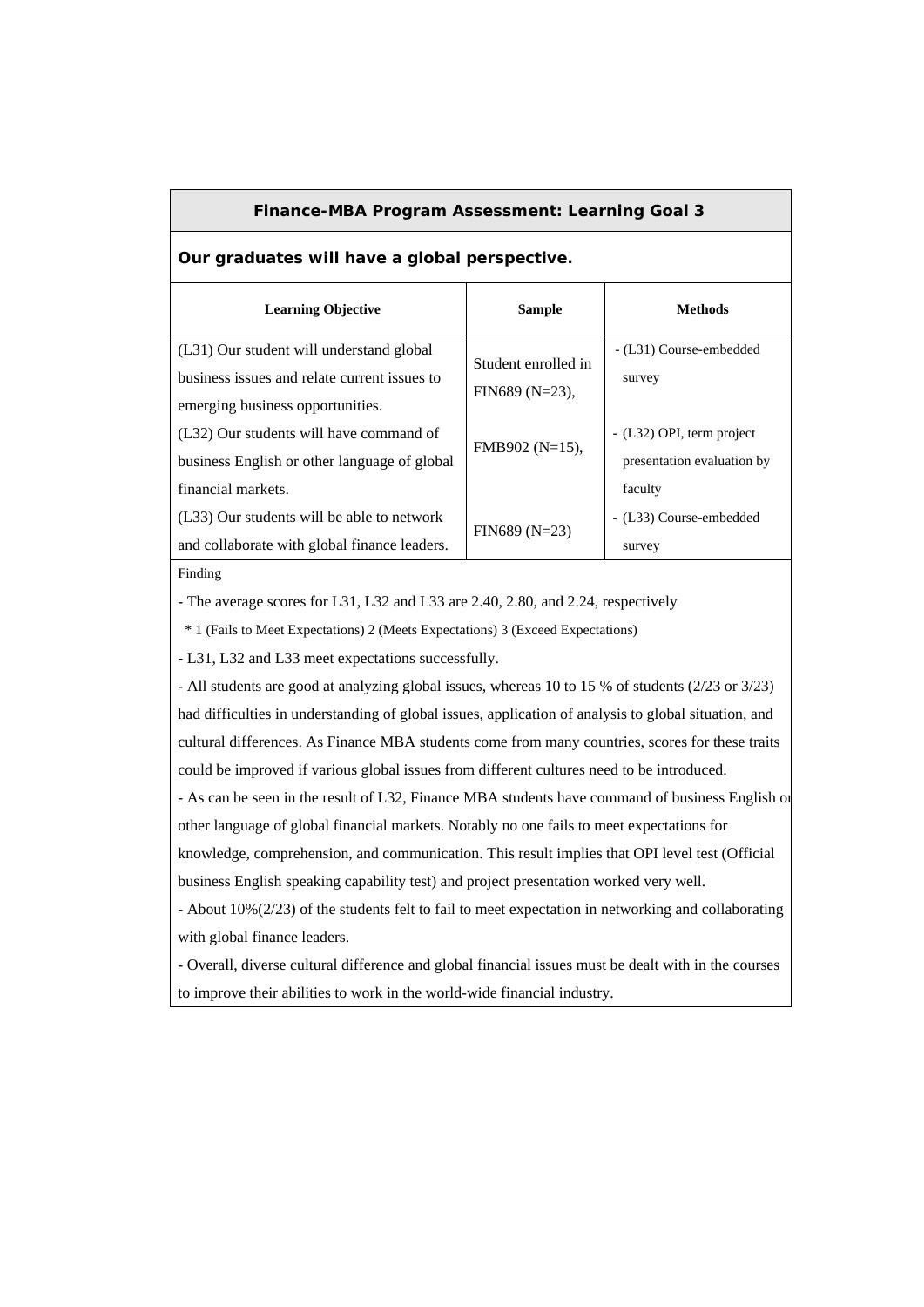### **Finance-MBA Program Assessment: Learning Goal 4**

**Our graduates will understand the gravity of ethical behavior and corporate social responsibility.** 

| <b>Learning Objective</b>                                                                                                                                                                                                                                   | Sample                                                | <b>Methods</b>                                                                                                           |
|-------------------------------------------------------------------------------------------------------------------------------------------------------------------------------------------------------------------------------------------------------------|-------------------------------------------------------|--------------------------------------------------------------------------------------------------------------------------|
| (L41) Our student will identify<br>ethical issues in financial services<br>industry and be able to recognize and<br>evaluate alternative courses of action.<br>(L42) Our students will know the<br>professional code of conduct within<br>their discipline. | Student enrolled in<br>$FMB558(N=9)$<br>$FMB558(N=9)$ | (L41) Class presentation and test<br>evaluation by faculty<br>(L42) Class presentation and test<br>evaluation by faculty |

Finding

- The average scores for L41 and L42 are 2.71 and 2.00, respectively.

\* 1 (Fails to Meet Expectations) 2 (Meets Expectations) 3 (Exceed Expectations)

**-** L41 meets the expectation successfully and L42 hardly meets the expectation.

- More than 60% (6/9) of the students exceed the expectation and no students fail to meet expectation in all traits in L41.

- Although students meet expectation in all traits in L42 in average, 33%(3/9) students felt to fail to meet expectation in L42-T1 and L42-T2. There is a room for improvement for importance and understanding of the professional code of conduct.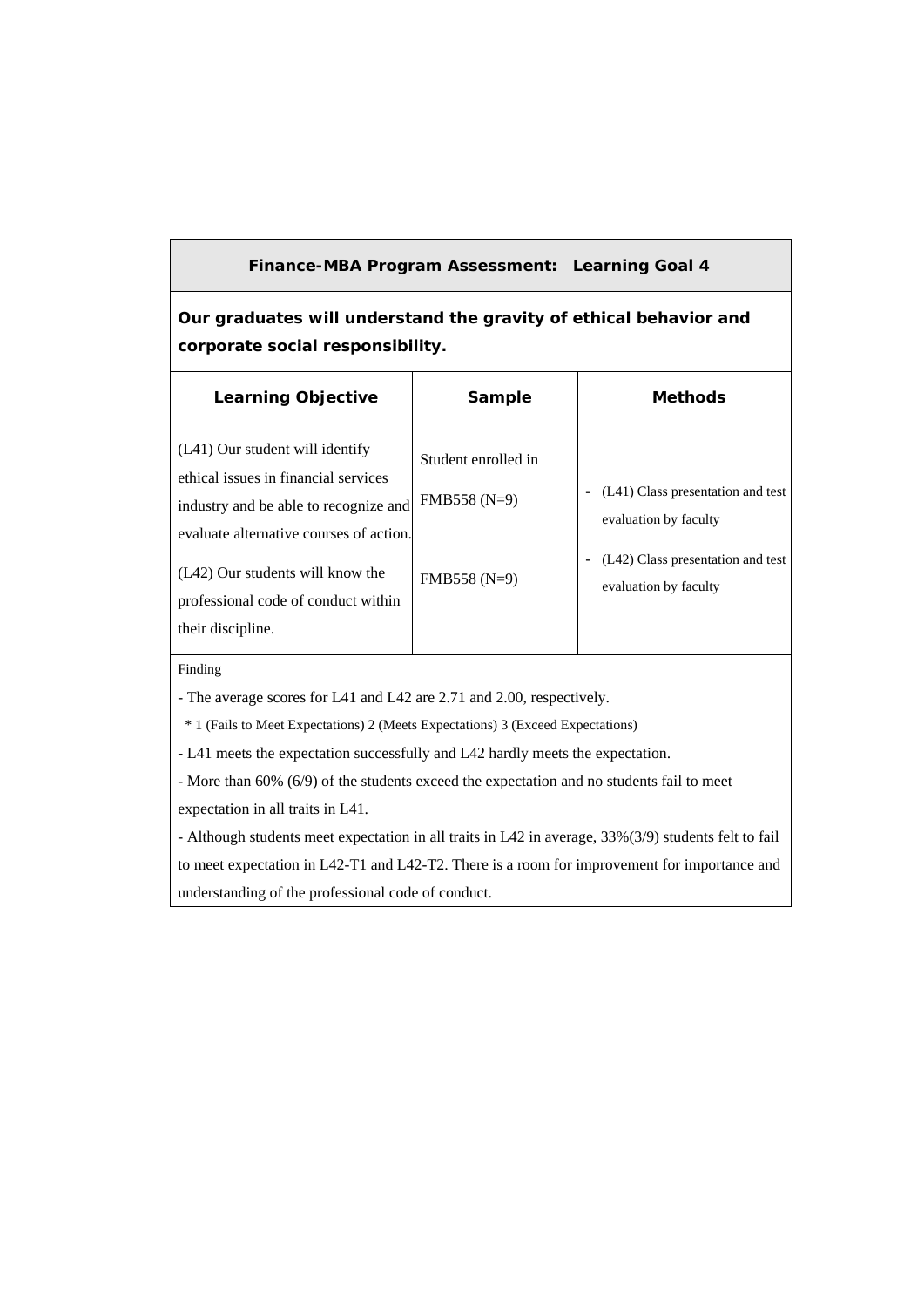|                | Assessment Learning Goal L1 |                |                |                |                |                |                |                |      |                |                |                |                |                |          |                |                |                |
|----------------|-----------------------------|----------------|----------------|----------------|----------------|----------------|----------------|----------------|------|----------------|----------------|----------------|----------------|----------------|----------|----------------|----------------|----------------|
|                |                             |                |                |                | L11(FMB605)    |                |                |                |      |                |                | L12(FMB504)    |                |                |          |                | L13(FMB504)    |                |
|                | T1                          | T <sub>2</sub> | T <sub>3</sub> | T <sub>4</sub> | T <sub>5</sub> | T <sub>6</sub> | T <sub>7</sub> | T <sub>8</sub> | T1   | T <sub>2</sub> | T <sub>3</sub> | T <sub>4</sub> | <b>T5</b>      | T <sub>6</sub> | T1       | T <sub>2</sub> | T <sub>3</sub> | T <sub>4</sub> |
| $\mathbf{1}$   | $\Omega$                    |                | $\Omega$       |                | $\Omega$       | 3              | $\mathbf 0$    | 1              | 0    | 7              | 2              | $\mathbf 0$    | $\overline{2}$ | 0              | $\Omega$ | 5              | 4              | 2              |
| $\overline{2}$ | 11                          | 10             | 10             | 11             | 11             | 10             | $\overline{7}$ | 11             | 46   | 12             | 40             | 45             | 36             | 43             | 38       | 30             | 34             | 35             |
| 3              | 5                           | 5              | 6              | 4              | 5.             | 3              | 9              | 4              | 3    | 30             | 7              | 4              | 11             | 6              | 11       | 14             | 11             | 12             |
| N              | 16                          | 16             | 16             | 16             | 16             | 16             | 16             | 16             | 49   | 49             | 49             | 49             | 49             | 49             | 49       | 49             | 49             | 49             |
| Avg            | 2.31                        | 2.25           | 2.38           | 2.19           | 2.31           | 2.00           | 2.56           | 2.19           | 2.06 | 2.47           | 2.10           | 2.08           | 2.18           | 2.12           | 2.22     | 2.18           | 2.14           | 2.20           |
| Avg_t          |                             |                |                |                | 2.27           |                |                |                |      |                |                | 2.17           |                |                |          |                | 2.19           |                |

# *Data Analysis and Results*

\* Criteria: 1 (Fails to Meet Expectations) 2 (Meets Expectations) 3 (Exceeds Expectations)

| Student        |                | L11            |                |                |                |                |                |                |  |  |
|----------------|----------------|----------------|----------------|----------------|----------------|----------------|----------------|----------------|--|--|
| No.            | T1             | T <sub>2</sub> | T <sub>3</sub> | <b>T4</b>      | T <sub>5</sub> | T <sub>6</sub> | T7             | T <sub>8</sub> |  |  |
| $\mathbf{1}$   | 3              | 3              | 2              | 3              | 3              | $\overline{2}$ | 3              | 3              |  |  |
| $\mathbf{2}$   | $\overline{2}$ | $\sqrt{2}$     | $\overline{2}$ | $\sqrt{2}$     | $\overline{2}$ | $\mathbf{1}$   | $\overline{2}$ | $\sqrt{2}$     |  |  |
| 3              | $\overline{2}$ | $\sqrt{2}$     | $\overline{2}$ | $\overline{2}$ | 3              | $\mathbf{1}$   | $\,3$          | $\overline{2}$ |  |  |
| $\overline{4}$ | $\overline{2}$ | $\overline{2}$ | $\overline{2}$ | $\overline{2}$ | 2              | $\overline{2}$ | $\overline{2}$ | $\overline{2}$ |  |  |
| $\mathbf 5$    | 3              | 3              | 2              | 3              | 3              | $\overline{2}$ | 3              | $\,3$          |  |  |
| 6              | $\overline{2}$ | $\overline{2}$ | $\overline{2}$ | $\overline{2}$ | $\overline{2}$ | $\overline{2}$ | 3              | $\overline{2}$ |  |  |
| $\overline{7}$ | 3              | 3              | 3              | $\overline{2}$ | 3              | $\mathbf{2}$   | 3              | $\overline{2}$ |  |  |
| 8              | $\overline{2}$ | $\overline{2}$ | 2              | $\overline{2}$ | 2              | $\overline{2}$ | 3              | 3              |  |  |
| 9              | $\overline{2}$ | 3              | 3              | 2              | 2              | $\overline{2}$ | 3              | $\overline{2}$ |  |  |
| 10             | $\overline{2}$ | 2              | 2              | $\mathbf{1}$   | 2              | $\overline{2}$ | 2              | $\mathbf{1}$   |  |  |
| 11             | $\overline{2}$ | $\overline{2}$ | 3              | $\overline{2}$ | $\overline{2}$ | $\overline{2}$ | $\overline{2}$ | $\overline{2}$ |  |  |
| 12             | $\overline{2}$ | $\overline{2}$ | $\overline{2}$ | $\overline{2}$ | $\overline{2}$ | 3              | $\overline{2}$ | $\overline{2}$ |  |  |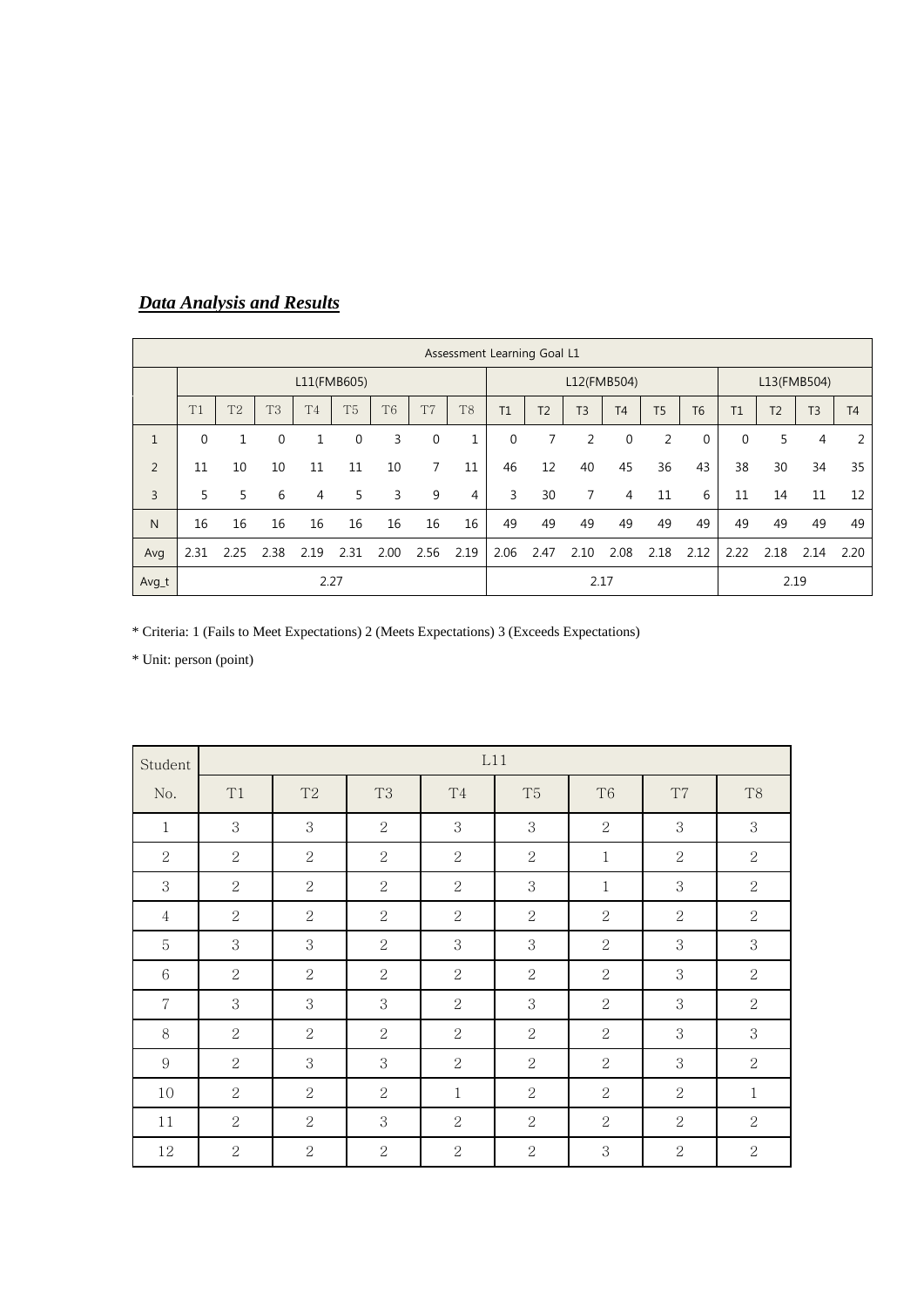| 13 | -2            | $\overline{2}$             | - 2                        | $\overline{2}$ | 2              | $\blacksquare$          | 2            | $\Omega$ |
|----|---------------|----------------------------|----------------------------|----------------|----------------|-------------------------|--------------|----------|
|    | $\mathcal{S}$ | $\overline{\phantom{a}}$ 3 | $\overline{\phantom{a}}$ 3 | 3              | 2              | $\overline{\mathbf{3}}$ | $\mathbf{R}$ |          |
| 15 | - 3           | $\overline{2}$             | $\overline{3}$             | 3              | $\overline{2}$ | $\mathcal{R}$           |              |          |
|    |               |                            |                            | $\overline{2}$ | - 3            |                         |              |          |

| Student        | L12            |                |                |                |                |                |  |  |  |
|----------------|----------------|----------------|----------------|----------------|----------------|----------------|--|--|--|
| No.            | $\mathsf{T1}$  | T <sub>2</sub> | T <sub>3</sub> | T4             | T <sub>5</sub> | T <sub>6</sub> |  |  |  |
| $\mathbf 1$    | $\overline{3}$ | $\overline{3}$ | $\mathsf{3}$   | $\mathsf{3}$   | $\overline{3}$ | $\overline{3}$ |  |  |  |
| $\overline{2}$ | $\overline{3}$ | $\overline{3}$ | $\overline{3}$ | $\overline{3}$ | $\overline{2}$ | $\overline{2}$ |  |  |  |
| $\overline{3}$ | $\mathsf{3}$   | $\overline{3}$ | $\mathsf{3}$   | $\mathsf{3}$   | $\overline{3}$ | $\overline{3}$ |  |  |  |
| $\overline{4}$ | $\overline{2}$ | $\overline{3}$ | $\overline{2}$ | $\overline{2}$ | $\overline{3}$ | $\overline{2}$ |  |  |  |
| 5              | $\overline{2}$ | $\overline{3}$ | $\overline{2}$ | $\overline{2}$ | $\overline{3}$ | $\overline{2}$ |  |  |  |
| $\,$ 6 $\,$    | $\overline{2}$ | $\mathsf{3}$   | $\overline{2}$ | $\overline{2}$ | $\mathbf{3}$   | $\overline{2}$ |  |  |  |
| $\overline{7}$ | $\overline{2}$ | $\overline{3}$ | $\overline{2}$ | $\overline{2}$ | $\mathsf{3}$   | $\overline{2}$ |  |  |  |
| 8              | $\overline{2}$ | $\overline{3}$ | $\overline{2}$ | $\overline{2}$ | $\mathsf{3}$   | $\overline{2}$ |  |  |  |
| $\mathsf 9$    | $\overline{2}$ | $\overline{3}$ | $\overline{2}$ | $\overline{2}$ | $\overline{3}$ | $\overline{2}$ |  |  |  |
| $10\,$         | $\overline{2}$ | $\overline{3}$ | $\overline{2}$ | $\overline{2}$ | $\mathsf{3}$   | $\overline{2}$ |  |  |  |
| $11\,$         | $\overline{2}$ | $\overline{3}$ | $\overline{2}$ | $\overline{2}$ | $\overline{3}$ | $\overline{2}$ |  |  |  |
| 12             | $\overline{2}$ | $\mathbf{3}$   | $\overline{2}$ | $\overline{2}$ | $\overline{2}$ | $\overline{2}$ |  |  |  |
| 13             | $\overline{2}$ | $\overline{3}$ | $\overline{2}$ | $\overline{2}$ | $\overline{2}$ | $\overline{2}$ |  |  |  |
| $14\,$         | $\overline{2}$ | $\overline{3}$ | $\overline{2}$ | $\overline{2}$ | $\overline{2}$ | $\overline{2}$ |  |  |  |
| 15             | $\overline{2}$ | $\overline{3}$ | $\overline{2}$ | $\overline{3}$ | $\mathbf{3}$   | $\overline{2}$ |  |  |  |
| $16\,$         | $\overline{2}$ | $\overline{3}$ | $\overline{2}$ | $\overline{2}$ | $\overline{2}$ | $\overline{2}$ |  |  |  |
| $17\,$         | $\overline{2}$ | $\mathbf{3}$   | $\overline{2}$ | $\overline{2}$ | $\overline{2}$ | $\overline{2}$ |  |  |  |
| 18             | $\overline{2}$ | $\mathsf{3}$   | $\overline{2}$ | $\overline{2}$ | $\overline{2}$ | $\overline{2}$ |  |  |  |
| 19             | $\overline{2}$ | $\overline{3}$ | $\overline{2}$ | $\overline{2}$ | $\overline{2}$ | $\overline{2}$ |  |  |  |
| $20\,$         | $\overline{2}$ | $\overline{3}$ | $\overline{2}$ | $\overline{2}$ | $\overline{2}$ | $\overline{2}$ |  |  |  |
| 21             | $\overline{2}$ | $\overline{3}$ | $\overline{2}$ | $\overline{2}$ | $\overline{2}$ | $\overline{2}$ |  |  |  |
| 22             | $\overline{c}$ | $\overline{3}$ | $\overline{a}$ | $\overline{2}$ | $\overline{2}$ | $\overline{a}$ |  |  |  |
| 23             | $\overline{2}$ | $\mathbf{3}$   | $\overline{2}$ | $\overline{2}$ | $\overline{2}$ | $\overline{2}$ |  |  |  |
| 24             | $\overline{2}$ | $\overline{3}$ | $\overline{2}$ | $\overline{2}$ | $\overline{2}$ | $\overline{2}$ |  |  |  |
| 25             | $\overline{2}$ | $\overline{3}$ | $\overline{2}$ | $\overline{2}$ | $\overline{2}$ | $\overline{2}$ |  |  |  |
| 26             | $\overline{2}$ | $\overline{3}$ | $\overline{2}$ | $\overline{2}$ | $\overline{2}$ | $\overline{2}$ |  |  |  |
| $27\,$         | $\overline{2}$ | $\overline{3}$ | $\overline{2}$ | $\overline{2}$ | $\overline{2}$ | $\overline{2}$ |  |  |  |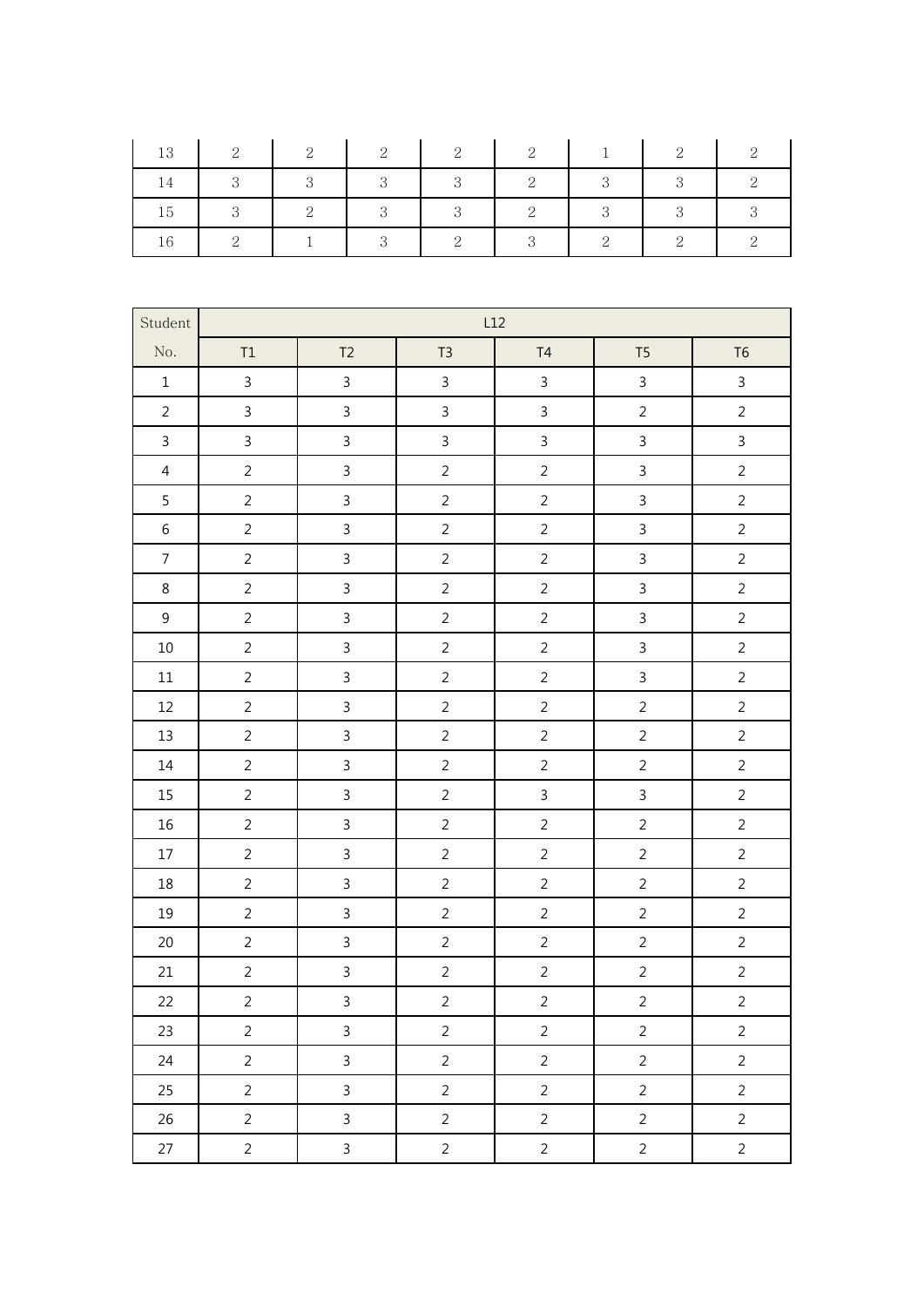| 28 | $\overline{2}$ | $\mathsf{3}$   | $\overline{2}$ | $\overline{2}$ | $\overline{2}$ | $\overline{2}$ |
|----|----------------|----------------|----------------|----------------|----------------|----------------|
| 29 | $\overline{2}$ | $\mathsf{3}$   | $\overline{2}$ | $\overline{2}$ | $\overline{2}$ | $\overline{2}$ |
| 30 | $\overline{2}$ | $\overline{3}$ | $\overline{2}$ | $\overline{2}$ | $\overline{2}$ | $\overline{2}$ |
| 31 | $\overline{2}$ | $\overline{2}$ | $\overline{2}$ | $\overline{2}$ | $\overline{2}$ | $\overline{2}$ |
| 32 | $\overline{2}$ | $\overline{2}$ | $\overline{2}$ | $\overline{2}$ | $\overline{2}$ | $\overline{2}$ |
| 33 | $\overline{2}$ | $\overline{2}$ | $\overline{2}$ | $\overline{2}$ | $\overline{2}$ | $\overline{2}$ |
| 34 | $\overline{2}$ | $\overline{2}$ | $\overline{2}$ | $\overline{2}$ | $\overline{2}$ | $\overline{2}$ |
| 35 | $\overline{2}$ | $\overline{2}$ | $\overline{2}$ | $\overline{2}$ | $\overline{2}$ | $\overline{2}$ |
| 36 | $\overline{2}$ | $\overline{2}$ | $\overline{2}$ | $\overline{2}$ | $\sqrt{2}$     | $\overline{2}$ |
| 37 | $\overline{2}$ | $\overline{2}$ | $\overline{2}$ | $\overline{2}$ | $\overline{2}$ | $\overline{2}$ |
| 38 | $\overline{2}$ | $\overline{2}$ | $\overline{2}$ | $\overline{2}$ | $\overline{2}$ | $\overline{2}$ |
| 39 | $\overline{2}$ | $\overline{2}$ | $\mathbf{3}$   | $\overline{2}$ | $\overline{2}$ | $\overline{2}$ |
| 40 | $\overline{2}$ | $\overline{2}$ | $\overline{2}$ | $\overline{2}$ | $\sqrt{2}$     | $\overline{3}$ |
| 41 | $\overline{2}$ | $\overline{2}$ | $\overline{3}$ | $\overline{2}$ | $\overline{2}$ | $\overline{3}$ |
| 42 | $\overline{2}$ | $\overline{2}$ | $\overline{2}$ | $\overline{2}$ | $\overline{2}$ | $\overline{2}$ |
| 43 | $\overline{2}$ | $\mathbf 1$    | $\overline{2}$ | $\overline{2}$ | $\overline{2}$ | $\overline{2}$ |
| 44 | $\overline{2}$ | $\mathbf 1$    | $\mathbf{3}$   | $\overline{2}$ | $\overline{2}$ | $\overline{3}$ |
| 45 | $\overline{2}$ | $\mathbf 1$    | $\sqrt{2}$     | $\overline{2}$ | $\overline{2}$ | $\overline{2}$ |
| 46 | $\overline{2}$ | $\mathbf 1$    | $\mathsf{3}$   | $\overline{2}$ | $\sqrt{2}$     | $\overline{3}$ |
| 47 | $\overline{2}$ | $\mathbf 1$    | $\overline{2}$ | $\overline{2}$ | $\overline{2}$ | $\overline{2}$ |
| 48 | $\overline{2}$ | $\mathbf 1$    | $\,1$          | $\overline{2}$ | $\mathbf 1$    | $\overline{2}$ |
| 49 | $\overline{2}$ | $\mathbf 1$    | $\,1$          | $\overline{2}$ | $\mathbf 1$    | $\overline{2}$ |

| Student        | L13            |                |                |                |  |  |  |  |  |  |
|----------------|----------------|----------------|----------------|----------------|--|--|--|--|--|--|
| No.            | $\mathsf{T1}$  | T <sub>2</sub> | T3             | T <sub>4</sub> |  |  |  |  |  |  |
| $\mathbf{1}$   | 3              | $\mathbf{3}$   | 3              | 3              |  |  |  |  |  |  |
| $\overline{2}$ | $\overline{2}$ | $\overline{2}$ | $\overline{2}$ | 3              |  |  |  |  |  |  |
| 3              | 3              | 3              | 3              | 3              |  |  |  |  |  |  |
| $\overline{4}$ | 3              | $\mathsf{3}$   | 1              | ┑              |  |  |  |  |  |  |
| 5              | 3              | $\overline{3}$ | 3              | 3              |  |  |  |  |  |  |
| 6              | 3              | $\overline{2}$ | 3              | 3              |  |  |  |  |  |  |
| 7              | 3              | $\mathsf{3}$   | $\overline{2}$ | $\overline{2}$ |  |  |  |  |  |  |
| 8              | $\overline{2}$ | $\mathcal{P}$  | 2              | 3              |  |  |  |  |  |  |
| 9              | $\mathfrak{D}$ | $\mathcal{P}$  | 2              | 3              |  |  |  |  |  |  |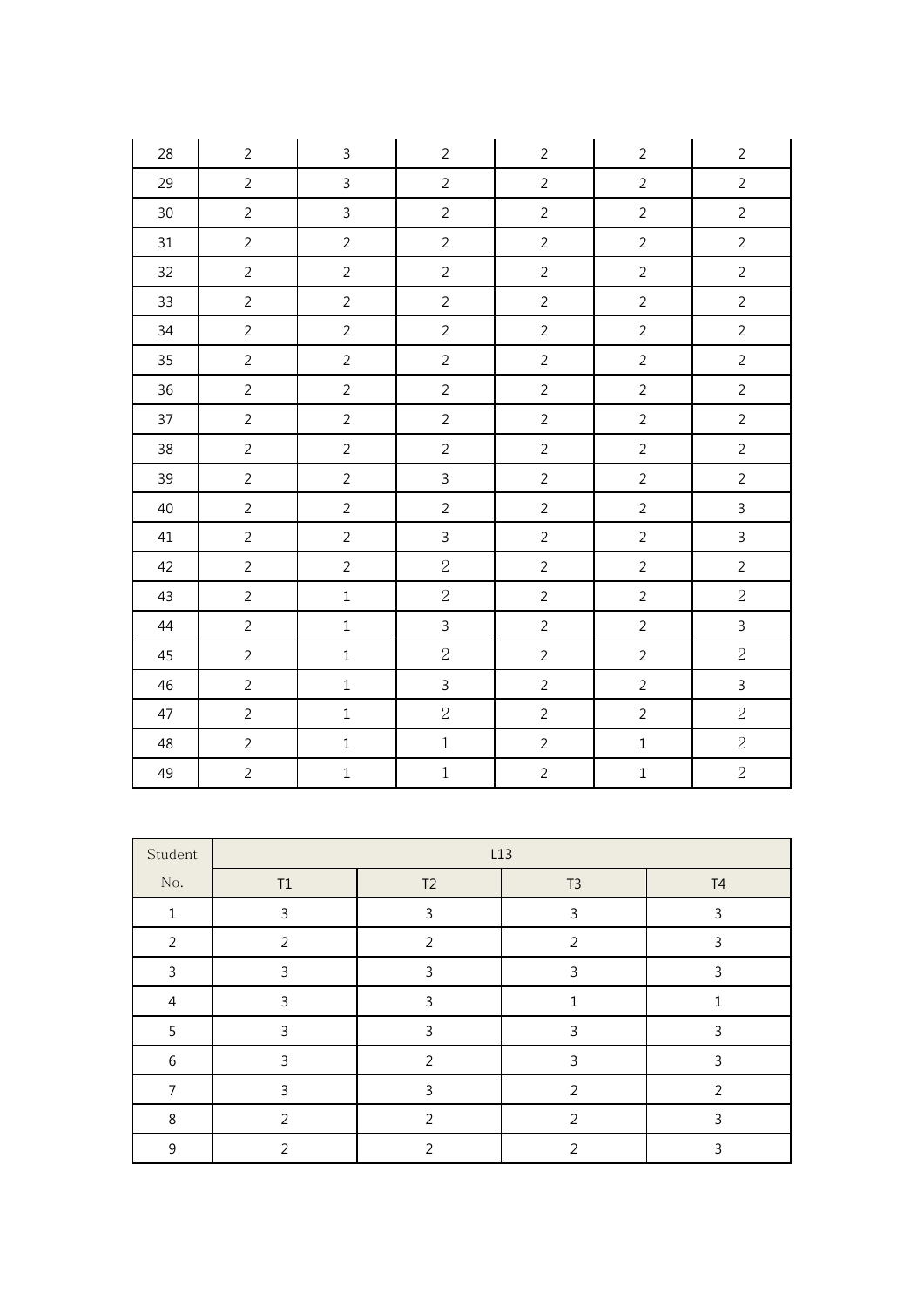| $10\,$ | $\mathsf{3}$   | $\overline{3}$ | $\mathsf{3}$   | $\ensuremath{\mathsf{3}}$ |
|--------|----------------|----------------|----------------|---------------------------|
| $11\,$ | $\overline{3}$ | $\mathbf{3}$   | $\overline{3}$ | $\overline{3}$            |
| $12\,$ | $\overline{3}$ | $\mathfrak{Z}$ | $\overline{3}$ | $\sqrt{2}$                |
| $13\,$ | $\overline{3}$ | $\overline{3}$ | $\overline{3}$ | $\overline{3}$            |
| $14\,$ | $\overline{2}$ | $\mathbf 1$    | $\mathbf 1$    | $\overline{2}$            |
| $15\,$ | $\overline{2}$ | $\mathbf 1$    | $\overline{2}$ | $\overline{2}$            |
| $16\,$ | $\overline{3}$ | $\mathsf{3}$   | $\mathbf{1}$   | $\overline{c}$            |
| $17\,$ | $\overline{2}$ | $\overline{3}$ | $\overline{c}$ | $\overline{c}$            |
| $18\,$ | $\overline{2}$ | $\sqrt{2}$     | $\overline{c}$ | $\overline{2}$            |
| $19\,$ | $\overline{2}$ | $\overline{2}$ | $\overline{2}$ | $\overline{2}$            |
| $20\,$ | $\overline{2}$ | $\overline{c}$ | $\overline{c}$ | $\overline{2}$            |
| $21\,$ | $\overline{2}$ | $\overline{3}$ | $\overline{2}$ | $\overline{2}$            |
| $22\,$ | $\overline{2}$ | $\overline{c}$ | $\overline{c}$ | $\overline{2}$            |
| 23     | $\overline{c}$ | $\mathbf 1$    | $\overline{c}$ | $\overline{c}$            |
| $24\,$ | $\overline{2}$ | $\sqrt{2}$     | $\overline{2}$ | $\overline{2}$            |
| 25     | $\overline{2}$ | $\overline{c}$ | $\overline{2}$ | $\overline{3}$            |
| $26\,$ | $\overline{2}$ | $\overline{c}$ | $\sqrt{2}$     | $\overline{2}$            |
| 27     | $\overline{2}$ | $\overline{c}$ | $\overline{2}$ | $\overline{2}$            |
| $28\,$ | $\overline{c}$ | $\overline{c}$ | $\overline{c}$ | $\overline{c}$            |
| 29     | $\overline{2}$ | $\mathbf 1$    | $\overline{c}$ | $\overline{c}$            |
| $30\,$ | $\sqrt{2}$     | $\overline{c}$ | $\overline{c}$ | $\overline{2}$            |
| 31     | $\overline{2}$ | $\overline{c}$ | $\sqrt{2}$     | $\overline{2}$            |
| 32     | $\overline{2}$ | $\overline{c}$ | $\overline{c}$ | $\overline{3}$            |
| 33     | $\overline{c}$ | $\overline{c}$ | $\overline{c}$ | $\overline{c}$            |
| 34     | $\overline{2}$ | $\overline{c}$ | $\overline{c}$ | $\overline{2}$            |
| 35     | $\overline{2}$ | $\overline{2}$ | $\overline{3}$ | $\overline{2}$            |
| $36\,$ | $\overline{2}$ | $\overline{2}$ | $\overline{2}$ | $\overline{2}$            |
| 37     | $\overline{2}$ | $\mathbf 1$    | $\overline{2}$ | $\overline{2}$            |
| $38\,$ | $\overline{2}$ | $\overline{2}$ | $\overline{2}$ | $\overline{2}$            |
| 39     | $\overline{2}$ | $\overline{2}$ | $\overline{2}$ | $\overline{2}$            |
| 40     | $\overline{2}$ | $\mathbf{3}$   | $\overline{3}$ | $\overline{2}$            |
| 41     | $\overline{2}$ | $\overline{2}$ | $\overline{2}$ | $\mathbf 1$               |
| 42     | $\overline{2}$ | $\overline{2}$ | $\overline{2}$ | $\overline{2}$            |
| 43     | $\overline{2}$ | $\overline{2}$ | $\overline{c}$ | $\overline{c}$            |
| 44     | $\overline{a}$ | $\overline{c}$ | $\overline{c}$ | $\overline{a}$            |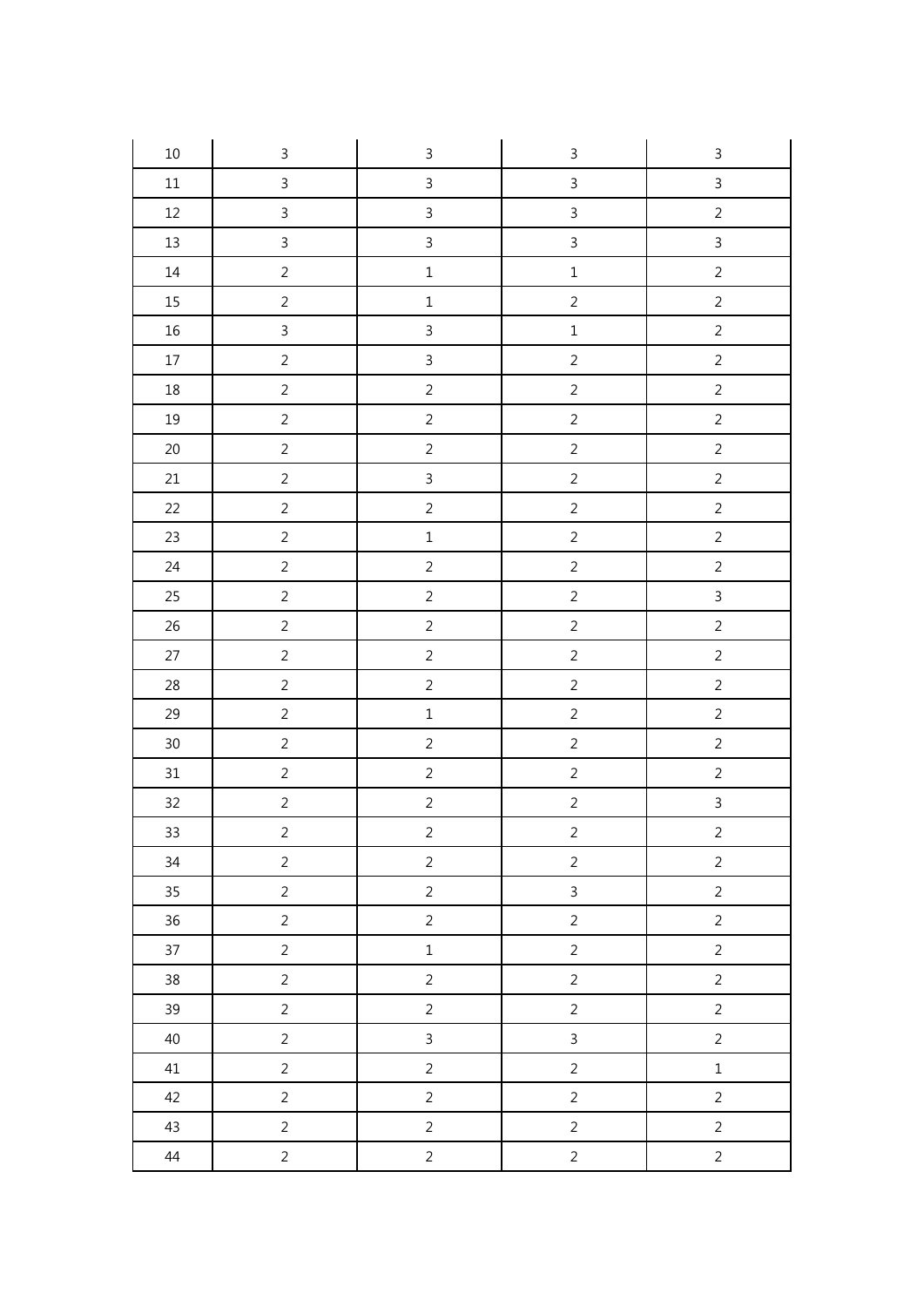| 45 |  |  |
|----|--|--|
| 46 |  |  |
| 47 |  |  |
| 48 |  |  |
| 49 |  |  |

|              |              |                |                |             |             | Assessment Learning Goal L2 |                |                |                |                |      |
|--------------|--------------|----------------|----------------|-------------|-------------|-----------------------------|----------------|----------------|----------------|----------------|------|
|              | L21(FMB612)  |                |                |             | L22(FMB505) |                             |                |                |                |                |      |
|              | T1           | T <sub>2</sub> | T <sub>3</sub> | <b>T4</b>   | T1          | T <sub>2</sub>              | T <sub>3</sub> | T <sub>4</sub> | T <sub>5</sub> | T <sub>6</sub> | T7   |
| $\mathbf{1}$ | $\mathbf{0}$ | $\mathbf 0$    | $\mathbf 0$    | $\mathbf 0$ | 1           | 1                           | 1              | $\mathbf{1}$   | 1              | $\mathbf{1}$   | 1    |
| 2            | 10           | 5              | 17             | 10          | 18          | 19                          | 19             | 17             | 19             | 20             | 22   |
| 3            | 15           | 20             | 8              | 15          | 33          | 32                          | 32             | 34             | 32             | 31             | 29   |
| $\mathsf{N}$ | 25           | 25             | 25             | 25          | 52          | 52                          | 52             | 52             | 52             | 52             | 52   |
| Avg          | 2.60         | 2.80           | 2.32           | 2.60        | 2.62        | 2.60                        | 2.60           | 2.63           | 2.60           | 2.58           | 2.54 |
| $Avg_t$      |              | 2.58           |                |             |             |                             |                | 2.59           |                |                |      |

\* Criteria: 1 (Fails to Meet Expectations) 2 (Meets Expectations) 3 (Exceeds Expectations)

| Student        |                | L21            |                |                |  |  |
|----------------|----------------|----------------|----------------|----------------|--|--|
| No.            | $\mathsf{T1}$  | T2             | T <sub>3</sub> | T <sub>4</sub> |  |  |
| $1\,$          | $\overline{2}$ | $\mathsf 3$    | $\overline{2}$ | $\mathsf{3}$   |  |  |
| $\overline{2}$ | $\overline{2}$ | $\mathsf{3}$   | $\overline{2}$ | $\mathsf{3}$   |  |  |
| $\mathbf{3}$   | $\overline{2}$ | $\mathsf 3$    | $\overline{2}$ | $\overline{2}$ |  |  |
| $\overline{4}$ | $\mathbf{3}$   | $\mathsf{3}$   | $\overline{2}$ | 3              |  |  |
| 5              | $\overline{2}$ | $\mathbf{3}$   | $\overline{2}$ | $\mathsf{3}$   |  |  |
| $\,6\,$        | $\mathbf{3}$   | $\overline{2}$ | 3              | $\overline{2}$ |  |  |
| $\overline{7}$ | $\overline{2}$ | $\mathsf{3}$   | 3              | $\mathsf{3}$   |  |  |
| $\,8\,$        | 3              | $\mathsf 3$    | $\overline{2}$ | 3              |  |  |
| $\mathsf g$    | $\overline{2}$ | $\overline{2}$ | $\mathsf{3}$   | $\overline{2}$ |  |  |
| 10             | 3              | $\mathsf 3$    | $\overline{2}$ | $\mathsf{3}$   |  |  |
| $11\,$         | $\overline{2}$ | $\mathbf{3}$   | $\overline{2}$ | 3              |  |  |
| 12             | 3              | $\mathsf{3}$   | $\overline{2}$ | $\overline{2}$ |  |  |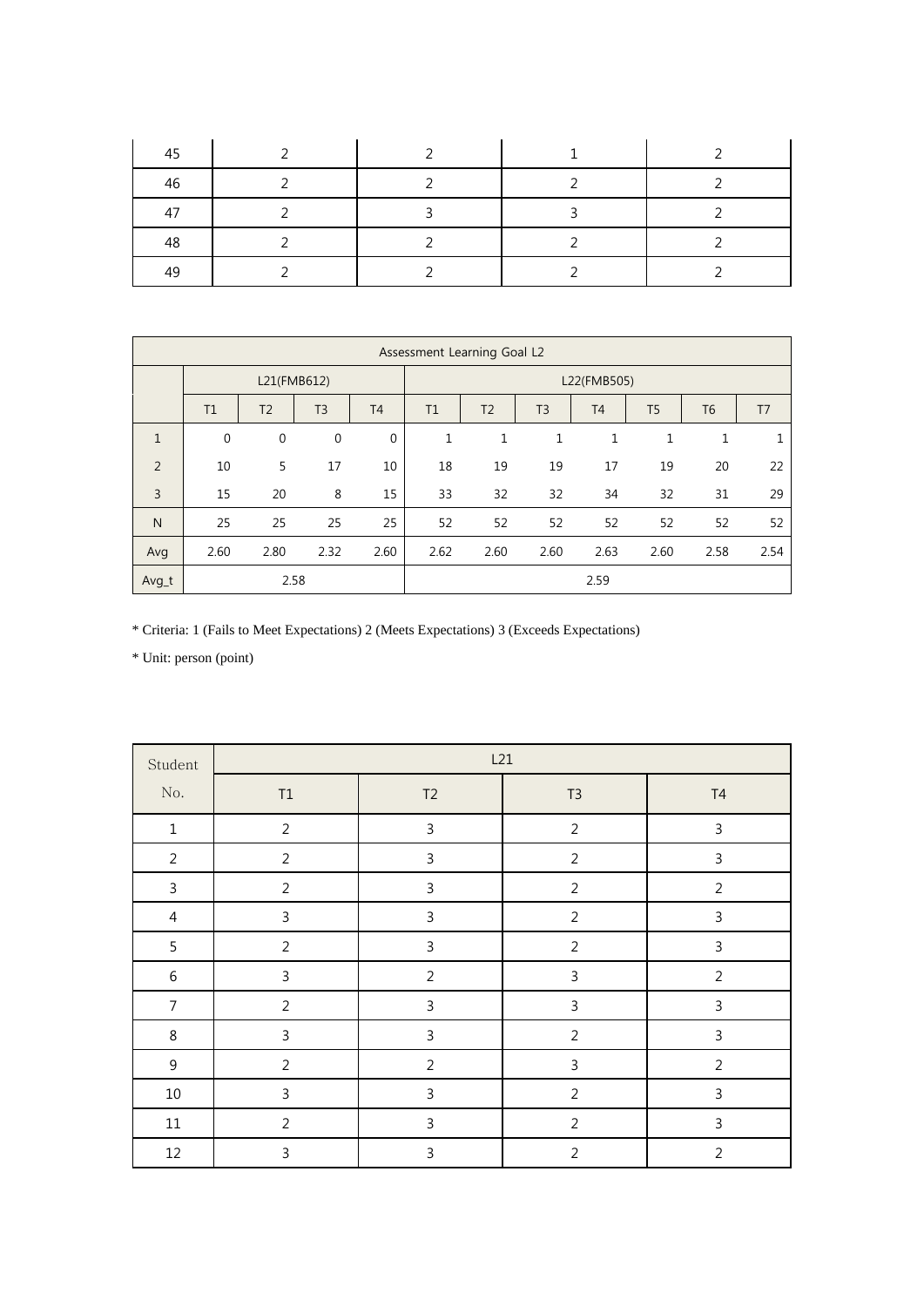| $13\,$ | $\overline{2}$ | $\overline{2}$ | 3              | 3              |
|--------|----------------|----------------|----------------|----------------|
| $14\,$ | 3              | $\mathsf 3$    | $\overline{2}$ | $\overline{2}$ |
| 15     | 3              | $\overline{2}$ | 3              | $\mathsf{3}$   |
| $16\,$ | $\overline{2}$ | $\mathsf 3$    | $\overline{2}$ | $\overline{2}$ |
| $17\,$ | 3              | $\mathsf 3$    | $\overline{2}$ | $\mathbf{3}$   |
| $18\,$ | 3              | $\mathsf 3$    | 3              | $\mathbf{3}$   |
| 19     | $\overline{2}$ | $\mathbf{3}$   | $\overline{2}$ | $\mathsf 3$    |
| 20     | 3              | $\mathsf 3$    | $\overline{2}$ | $\overline{2}$ |
| 21     | 3              | $\mathsf 3$    | 3              | $\mathbf{3}$   |
| 22     | 3              | $\mathsf 3$    | $\overline{2}$ | $\overline{2}$ |
| 23     | 3              | $\overline{2}$ | $\overline{2}$ | 3              |
| 24     | 3              | $\mathsf 3$    | 3              | $\overline{2}$ |
| 25     | 3              | $\mathbf{3}$   | $\overline{2}$ | $\overline{2}$ |

| Student        |                | L22            |                |                |                |                |                         |
|----------------|----------------|----------------|----------------|----------------|----------------|----------------|-------------------------|
| No.            | T1             | T <sub>2</sub> | T3             | T4             | T <sub>5</sub> | T <sub>6</sub> | $\mathsf{T} \mathsf{T}$ |
| $\mathbf{1}$   | $\overline{2}$ | $\overline{2}$ | $\overline{2}$ | $\overline{2}$ | $\overline{2}$ | $\mathsf{3}$   | $\overline{2}$          |
| $\overline{2}$ | $\mathsf{3}$   | $\overline{2}$ | $\mathbf{3}$   | $\overline{2}$ | $\overline{2}$ | $\overline{2}$ | $\overline{2}$          |
| 3              | $\mathsf{3}$   | $\overline{2}$ | $\mathsf{3}$   | $\overline{2}$ | 3              | $\overline{2}$ | $\overline{2}$          |
| 4              | $\overline{2}$ | 3              | $\overline{2}$ | $\mathsf{3}$   | $\overline{2}$ | $\overline{2}$ | $\overline{2}$          |
| 5              | $\overline{3}$ | $\overline{3}$ | $\mathsf{3}$   | $\overline{3}$ | 3              | 3              | $\mathsf{3}$            |
| 6              | $\overline{3}$ | $\mathsf{3}$   | $\mathsf{3}$   | $\overline{3}$ | $\overline{3}$ | $\overline{3}$ | $\mathsf{3}$            |
| $\overline{7}$ | $\overline{2}$ | $\mathsf{3}$   | $\overline{2}$ | $\overline{2}$ | $\overline{2}$ | $\overline{2}$ | $\mathsf{3}$            |
| 8              | $\overline{2}$ | $\mathbf{3}$   | $\overline{2}$ | 3              | $\overline{2}$ | $\overline{2}$ | $\overline{2}$          |
| 9              | $\mathbf{3}$   | $\mathbf{3}$   | $\mathbf{3}$   | $\mathbf{3}$   | 3              | $\mathsf 3$    | $\mathsf{3}$            |
| $10\,$         | $\overline{2}$ | $\overline{2}$ | $\overline{2}$ | $\overline{2}$ | $\overline{2}$ | $\overline{2}$ | $\overline{2}$          |
| $11\,$         | $\mathsf{3}$   | $\mathsf{3}$   | $\mathsf{3}$   | 3              | 3              | $\mathsf{3}$   | $\mathsf{3}$            |
| 12             | $\mathbf{3}$   | $\mathsf{3}$   | $\mathbf{3}$   | $\mathsf{3}$   | $\mathsf{3}$   | $\mathsf{3}$   | $\mathsf{3}$            |
| 13             | $\mathsf{3}$   | $\mathsf{3}$   | $\overline{2}$ | $\overline{3}$ | $\mathsf{3}$   | $\overline{3}$ | $\mathsf{3}$            |
| $14$           | $\overline{3}$ | $\overline{2}$ | $\overline{3}$ | $\mathsf{3}$   | $\overline{2}$ | $\overline{2}$ | $\overline{2}$          |
| 15             | $\overline{3}$ | $\mathsf{3}$   | $\overline{3}$ | $\mathsf{3}$   | $\mathsf{3}$   | 3              | $\overline{3}$          |
| 16             | $\overline{2}$ | $\overline{2}$ | $\overline{2}$ | $\overline{2}$ | $\overline{2}$ | $\overline{2}$ | $\overline{2}$          |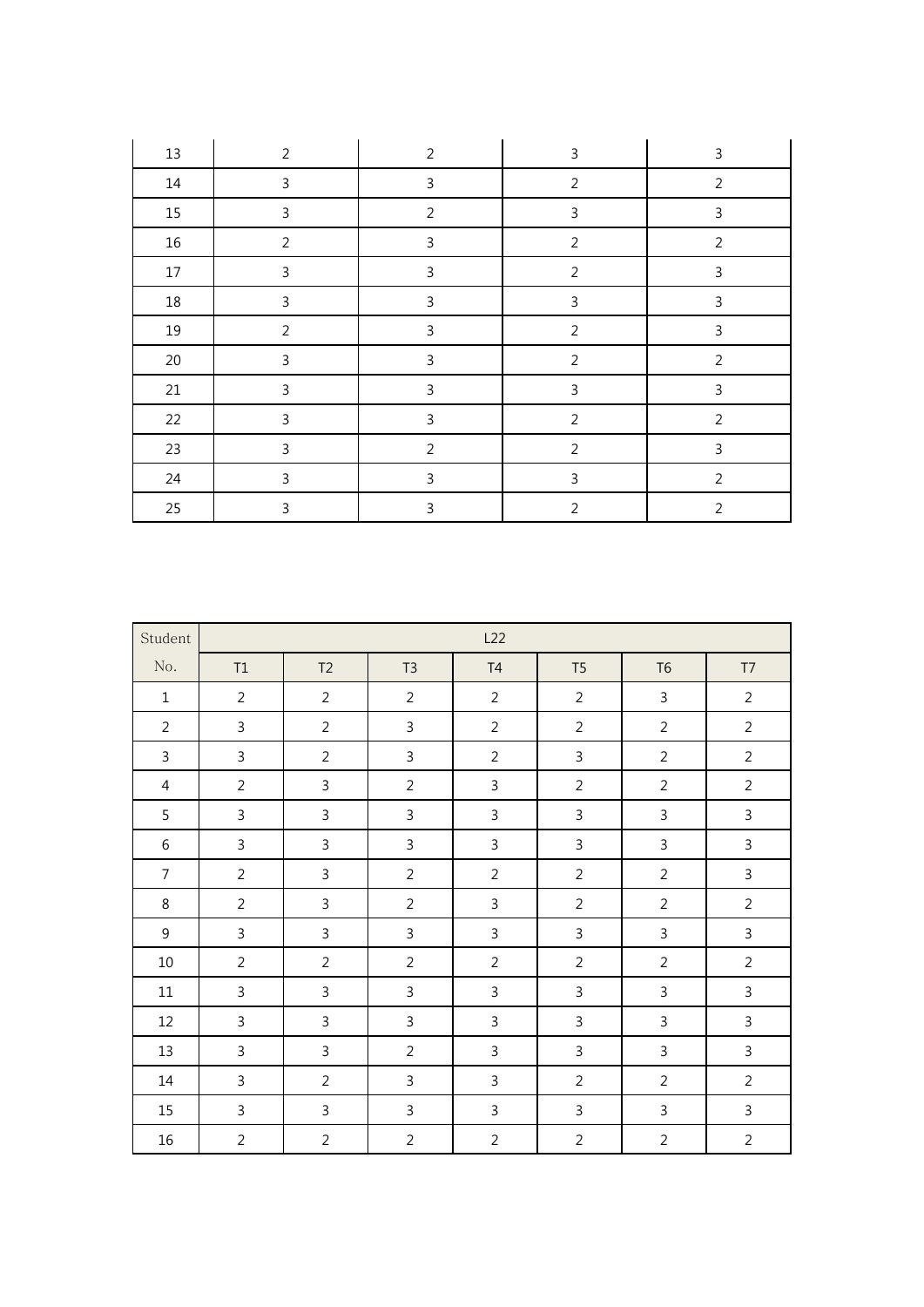| 17     | $\mathbf{3}$   | $\mathsf{3}$   | $\mathsf{3}$   | 3              | $\mathbf{3}$   | $\mathsf 3$    | $\mathsf 3$    |
|--------|----------------|----------------|----------------|----------------|----------------|----------------|----------------|
| 18     | $\mathbf{3}$   | $\overline{2}$ | $\mathbf{3}$   | $\mathsf{3}$   | $\mathbf{3}$   | $\overline{2}$ | $\overline{2}$ |
| 19     | $\overline{2}$ | $\mathbf{3}$   | $\overline{2}$ | $\overline{2}$ | $\overline{2}$ | $\overline{2}$ | $\overline{2}$ |
| 20     | $\mathsf{3}$   | $\overline{3}$ | $\overline{2}$ | $\mathsf{3}$   | $\overline{2}$ | $\mathsf{3}$   | $\overline{2}$ |
| 21     | $\overline{2}$ | $\overline{3}$ | $\overline{2}$ | $\overline{2}$ | $\mathbf{3}$   | $\overline{2}$ | $\mathsf{3}$   |
| 22     | $\mathbf{3}$   | $\overline{2}$ | $\mathbf{3}$   | $\mathbf{3}$   | $\mathbf{3}$   | $\overline{2}$ | $\overline{2}$ |
| 23     | $\mathbf{3}$   | $\mathbf{3}$   | $\mathbf{3}$   | $\mathsf{3}$   | $\mathsf{3}$   | $\mathsf 3$    | $\mathbf{3}$   |
| 24     | $\mathsf{3}$   | $\overline{2}$ | $\mathsf{3}$   | $\mathsf{3}$   | $\overline{2}$ | $\mathbf{3}$   | $\overline{2}$ |
| 25     | $\overline{2}$ | $\overline{2}$ | $\overline{2}$ | $\overline{2}$ | $\overline{2}$ | $\overline{2}$ | $\overline{2}$ |
| 26     | $\mathsf{3}$   | $\mathbf{3}$   | $\mathbf{3}$   | $\mathsf{3}$   | $\mathsf{3}$   | $\mathsf{3}$   | $\mathsf{3}$   |
| 27     | $\overline{2}$ | $\overline{2}$ | $\overline{2}$ | $\overline{2}$ | $\overline{2}$ | $\overline{3}$ | $\mathbf{3}$   |
| 28     | $\mathbf{3}$   | $\mathbf{3}$   | $\mathbf{3}$   | $\mathbf{3}$   | $\overline{3}$ | $\mathsf{3}$   | $\mathbf{3}$   |
| 29     | $\mathbf{3}$   | $\overline{3}$ | $\mathbf{3}$   | $\mathsf{3}$   | $\mathsf{3}$   | $\mathsf{3}$   | $\mathsf{3}$   |
| $30\,$ | $\overline{2}$ | $\mathbf{3}$   | $\mathbf{3}$   | $\mathsf{3}$   | $\overline{2}$ | $\mathsf 3$    | $\mathbf{3}$   |
| 31     | $\mathbf{3}$   | $\mathbf{3}$   | $\mathbf{3}$   | $\mathsf{3}$   | $\mathsf{3}$   | $\overline{2}$ | $\overline{2}$ |
| 32     | $\mathbf 1$    | $\overline{a}$ | $\mathbf 1$    | $\mathbf 1$    | $\mathbf 1$    | $\mathbf 1$    | $\mathbf 1$    |
| 33     | $\overline{2}$ | $\overline{2}$ | $\overline{2}$ | $\overline{2}$ | $\overline{3}$ | $\overline{3}$ | $\overline{2}$ |
| 34     | $\overline{2}$ | $\overline{2}$ | $\overline{2}$ | $\overline{2}$ | $\overline{2}$ | $\overline{2}$ | $\overline{c}$ |
| 35     | $\mathsf{3}$   | $\mathbf{3}$   | $\mathbf{3}$   | $\mathbf{3}$   | $\mathsf{3}$   | $\mathsf 3$    | $\mathsf{3}$   |
| $36\,$ | $\overline{2}$ | $\overline{2}$ | $\overline{2}$ | $\overline{2}$ | $\overline{2}$ | $\overline{2}$ | $\overline{2}$ |
| 37     | $\mathsf{3}$   | $\mathbf{3}$   | $\mathsf{3}$   | $\mathbf{3}$   | $\mathsf{3}$   | $\mathsf 3$    | $\mathbf{3}$   |
| 38     | $\mathsf{3}$   | $\mathbf{3}$   | $\mathbf{3}$   | $\mathbf{3}$   | $\mathsf{3}$   | $\mathsf{3}$   | $\mathbf{3}$   |
| 39     | $\mathsf{3}$   | $\overline{3}$ | $\mathsf{3}$   | $\overline{3}$ | $\mathbf{3}$   | $\overline{3}$ | $\mathbf{3}$   |
| 40     | $\overline{2}$ | $\overline{a}$ | $\overline{2}$ | $\overline{2}$ | $\overline{a}$ | $\overline{a}$ | $\overline{a}$ |
| 41     | $\mathsf{3}$   | $\overline{2}$ | $\mathsf{3}$   | $\mathbf{3}$   | $\mathbf{3}$   | $\overline{2}$ | $\mathsf{3}$   |
| 42     | $\mathbf{3}$   | $\overline{3}$ | $\mathsf{3}$   | $\mathbf{3}$   | $\mathsf{3}$   | $\mathsf{3}$   | $\mathsf{3}$   |
| 43     | $\mathbf{3}$   | $\mathbf{3}$   | $\mathsf{3}$   | $\mathsf{3}$   | $\mathbf{3}$   | $\mathbf{3}$   | $\mathbf{3}$   |
| 44     | $\mathbf{3}$   | $\overline{3}$ | $\mathbf{3}$   | $\mathbf{3}$   | $\mathbf{3}$   | $\mathsf{3}$   | $\mathbf{3}$   |
| 45     | $\overline{2}$ | $\mathbf 1$    | $\overline{2}$ | $\overline{2}$ | $\overline{2}$ | $\overline{2}$ | $\overline{2}$ |
| 46     | $\overline{2}$ | $\overline{2}$ | $\overline{2}$ | $\overline{2}$ | $\mathbf{3}$   | $\mathbf{3}$   | $\mathbf{3}$   |
| 47     | $\mathbf{3}$   | $\overline{3}$ | $\mathbf{3}$   | $\mathbf{3}$   | $\mathsf{3}$   | $\mathsf{3}$   | $\mathbf{3}$   |
| 48     | $\overline{2}$ | $\overline{a}$ | $\overline{2}$ | $\overline{2}$ | $\overline{2}$ | $\sqrt{2}$     | $\mathbf 2$    |
| 49     | $\mathbf{3}$   | $\mathbf{3}$   | $\mathbf{3}$   | $\mathbf{3}$   | $\mathbf{3}$   | $\mathsf{3}$   | $\overline{a}$ |
| 50     | $\mathsf{3}$   | $\overline{3}$ | $\mathsf{3}$   | $\overline{3}$ | $\mathsf{3}$   | $\overline{3}$ | $\overline{3}$ |
| 51     | $\mathbf{3}$   | $\mathbf{3}$   | $\mathsf{3}$   | $\mathbf{3}$   | $\mathbf{3}$   | $\mathsf{3}$   | $\mathbf{3}$   |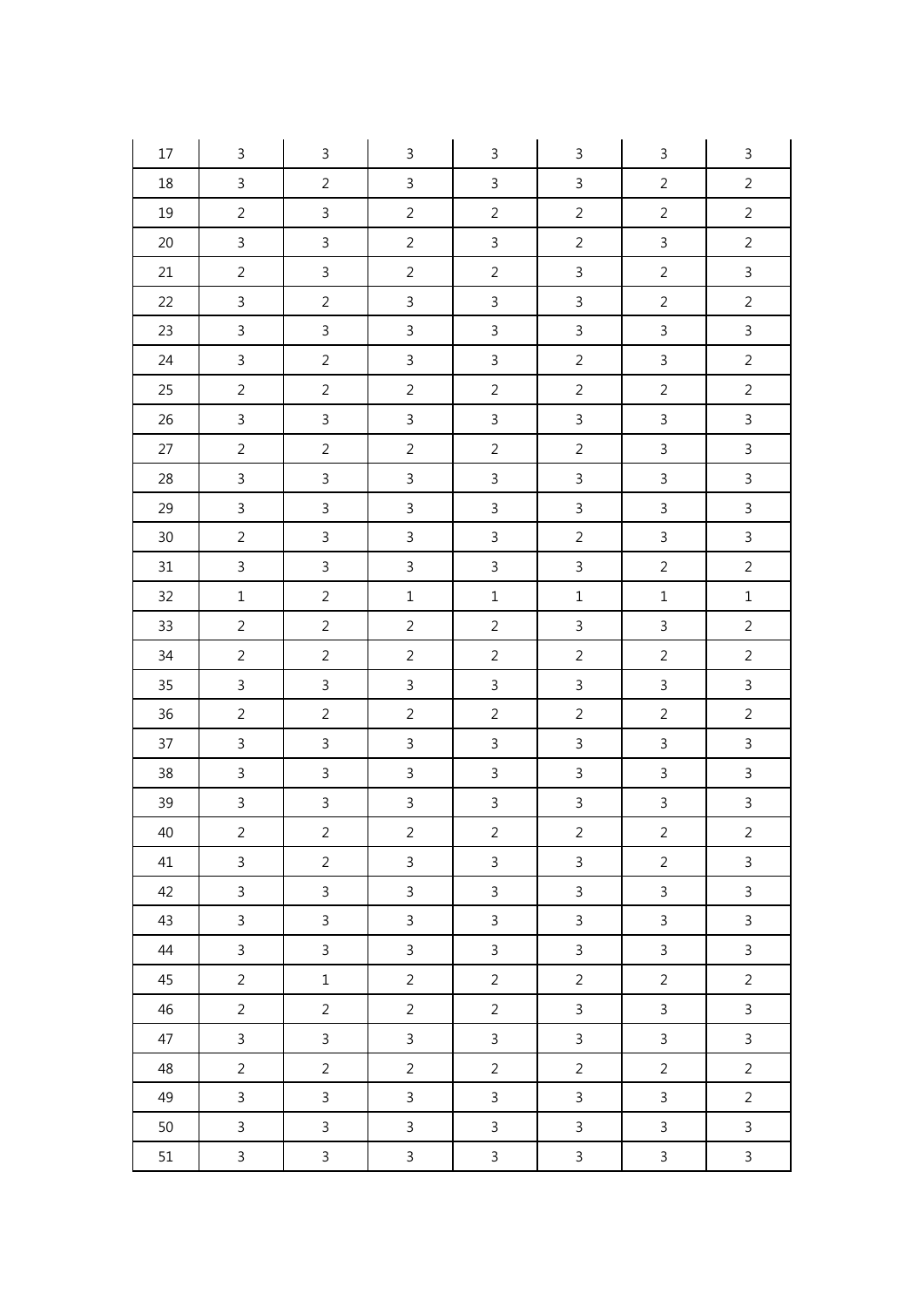|--|

|                |             |                |                |                | Assessment Learning Goal L3 |                |                |                |                |
|----------------|-------------|----------------|----------------|----------------|-----------------------------|----------------|----------------|----------------|----------------|
|                | L31(FIN689) |                |                | L32(FMB902)    |                             |                | L33(FIN689)    |                |                |
|                | T1          | T <sub>2</sub> | T <sub>3</sub> | T <sub>4</sub> | T1                          | T <sub>2</sub> | T <sub>3</sub> | T1             | T <sub>2</sub> |
| $\mathbf{1}$   | 3           | 0              | 3              | 2              | $\mathbf 0$                 | 0              | 0              | $\overline{2}$ | $\overline{2}$ |
| $\overline{2}$ | 9           | 12             | 10             | 8              | 3                           | 3              | 3              | 15             | 12             |
| $\overline{3}$ | 11          | 11             | 10             | 13             | 12                          | 12             | 12             | 6              | 9              |
| $\mathsf{N}$   | 23          | 23             | 23             | 23             | 15                          | 15             | 15             | 23             | 23             |
| Avg            | 2.35        | 2.48           | 2.30           | 2.48           | 2.80                        | 2.80           | 2.80           | 2.17           | 2.30           |
| Avg_t          |             |                | 2.40           |                |                             | 2.80           |                | 2.24           |                |

\* Criteria: 1 (Fails to Meet Expectations) 2 (Meets Expectations) 3 (Exceeds Expectations)

| Student          |                | L31            |                |                |  |  |
|------------------|----------------|----------------|----------------|----------------|--|--|
| $\rm No.$        | $\mathsf{T1}$  | T2             | T3             | $\mathsf{T}4$  |  |  |
| $\,1\,$          | $\mathsf{3}$   | $\overline{2}$ | $\overline{2}$ | $\overline{2}$ |  |  |
| $\overline{2}$   | $\mathbf{3}$   | $\mathsf{3}$   | $\mathsf 3$    | $\overline{2}$ |  |  |
| $\mathbf{3}$     | $\mathbf 1$    | $\overline{2}$ | $\mathsf 3$    | $\overline{2}$ |  |  |
| $\overline{4}$   | $\overline{2}$ | $\mathsf{3}$   | $\mathbf 1$    | $\overline{2}$ |  |  |
| 5                | $\overline{2}$ | 3              | $\mathbf 1$    | $\mathsf{3}$   |  |  |
| $\,6\,$          | $\mathsf{3}$   | $\overline{2}$ | $\mathsf 3$    | $\mathsf 3$    |  |  |
| $\overline{7}$   | $\mathbf{3}$   | $\overline{2}$ | $\overline{2}$ | $\mathsf{3}$   |  |  |
| $\,8\,$          | $\sqrt{2}$     | $\,3$          | $\,3$          | 3              |  |  |
| $\boldsymbol{9}$ | $1\,$          | 3              | $\sqrt{2}$     | 3              |  |  |
| $10\,$           | $\mathbf 3$    | $\sqrt{2}$     | $\,3$          | $\,1$          |  |  |
| $11\,$           | $\,1$          | 3              | $\sqrt{2}$     | $\sqrt{2}$     |  |  |
| 12               | $\sqrt{2}$     | $\overline{2}$ | $\sqrt{2}$     | 3              |  |  |
| 13               | $\sqrt{2}$     | $\overline{2}$ | $\,3$          | $\,3$          |  |  |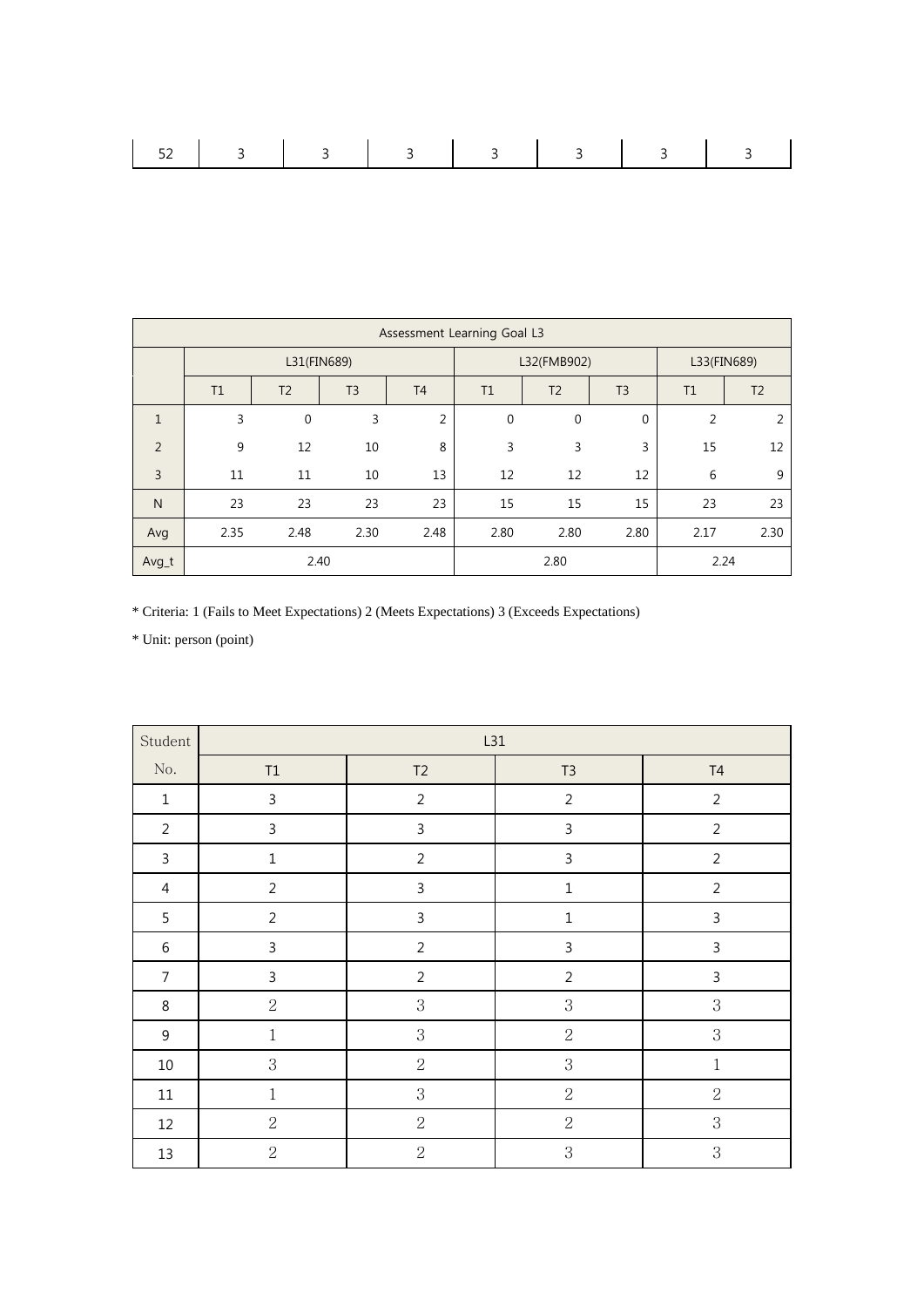| 14     | $\mathbf{3}$   | 3                           | $\overline{2}$ | 3              |
|--------|----------------|-----------------------------|----------------|----------------|
| 15     | $\mathbf{3}$   | 3                           | $\overline{2}$ |                |
| 16     | 3              | $\overline{2}$              | $\overline{2}$ | $\overline{2}$ |
| 17     | $\mathbf{3}$   | $\mathbf{2}$                | 3              | 3              |
| $18\,$ | $\mathbf{2}$   | 3                           | 3              | 3              |
| 19     | $\overline{2}$ | 3                           | $\overline{2}$ | 3              |
| 20     | $\overline{2}$ | $\mathcal{D}_{\mathcal{L}}$ | 3              | 3              |
| 21     | $\mathbf{3}$   | 3                           |                | $\overline{2}$ |
| 22     | 3              | 2                           | $\overline{2}$ | 3              |
| 23     | 2              | $\mathcal{P}$               | 3              | 2              |

| Student        | L32            |                |                |  |  |
|----------------|----------------|----------------|----------------|--|--|
| $\rm No.$      | $\mathsf{T1}$  | T <sub>2</sub> | T <sub>3</sub> |  |  |
| $\,1\,$        | $\mathsf 3$    | $\mathsf 3$    | $\mathbf{3}$   |  |  |
| $\overline{2}$ | $\mathsf{3}$   | $\mathsf 3$    | $\mathsf{3}$   |  |  |
| $\mathsf{3}$   | $\mathsf{3}$   | $\mathbf{3}$   | $\mathsf{3}$   |  |  |
| $\overline{4}$ | $\mathbf{3}$   | $\mathbf{3}$   | $\mathsf{3}$   |  |  |
| 5              | $\mathsf{3}$   | $\mathsf{3}$   | $\mathsf{3}$   |  |  |
| $\,6\,$        | $\mathsf{3}$   | $\mathsf 3$    | $\mathsf{3}$   |  |  |
| $\overline{7}$ | $\mathsf{3}$   | $\mathsf 3$    | $\mathbf{3}$   |  |  |
| $\,8\,$        | $\mathsf{3}$   | $\mathsf{3}$   | $\mathsf{3}$   |  |  |
| $9\,$          | $\mathsf 3$    | $\mathsf 3$    | $\mathbf{3}$   |  |  |
| $10\,$         | $\mathsf{3}$   | $\mathsf 3$    | $\mathbf{3}$   |  |  |
| $11\,$         | $\mathsf{3}$   | $\overline{3}$ | $\mathsf{3}$   |  |  |
| 12             | $\mathsf 3$    | $\mathsf 3$    | $\mathbf{3}$   |  |  |
| 13             | $\overline{2}$ | $\overline{2}$ | $\overline{2}$ |  |  |
| $14\,$         | $\overline{2}$ | $\sqrt{2}$     | $\overline{2}$ |  |  |
| $15\,$         | $\sqrt{2}$     | $\sqrt{2}$     | $\sqrt{2}$     |  |  |

|             | $-32$ |
|-------------|-------|
| Student No. |       |
|             |       |
|             |       |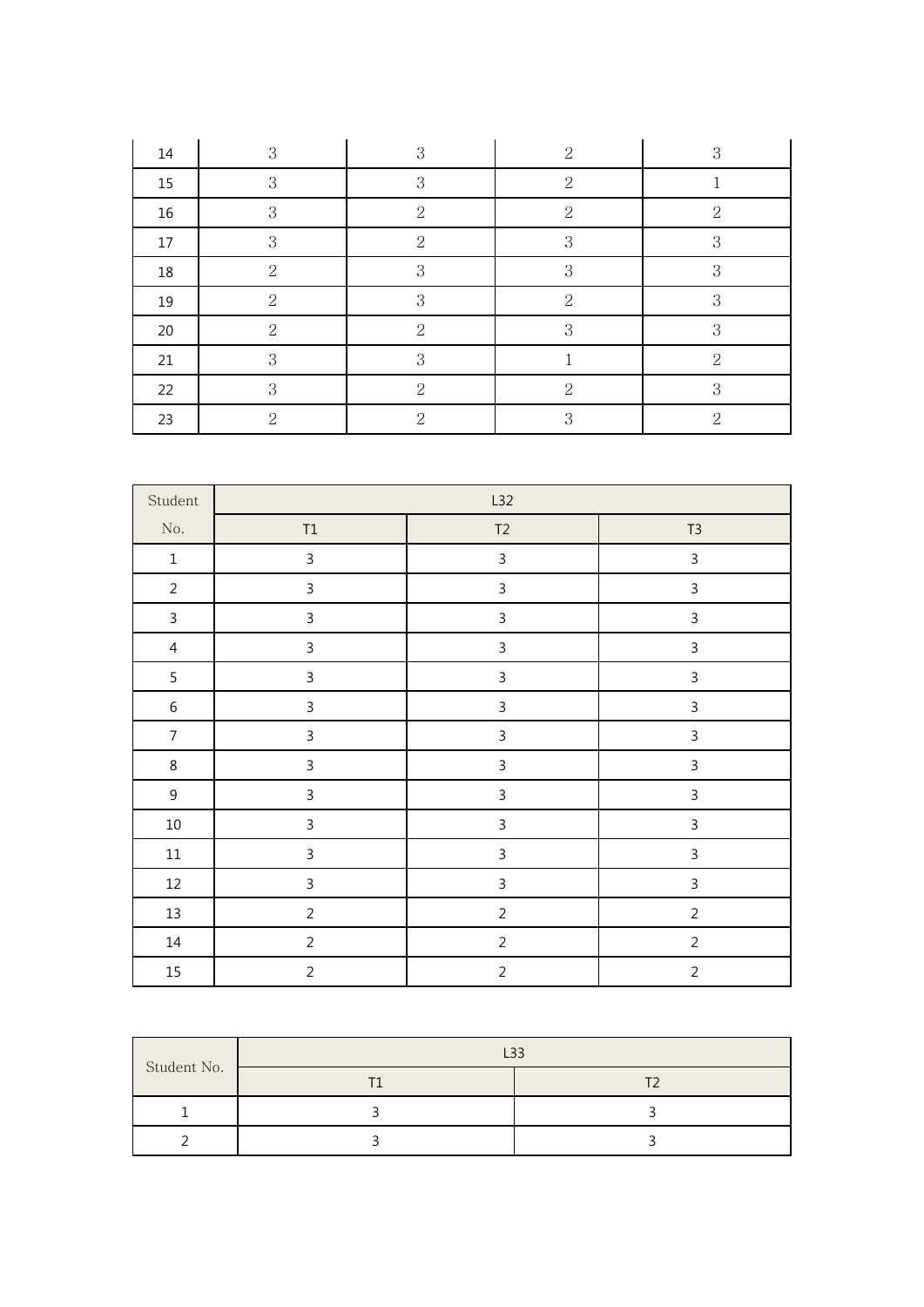| $\mathsf{3}$   | $\mathsf 3$    | $\mathsf{3}$   |
|----------------|----------------|----------------|
| $\overline{4}$ | $\overline{3}$ | $\overline{3}$ |
| $\overline{5}$ | $\sqrt{2}$     | $\overline{3}$ |
| $\sqrt{6}$     | $\overline{2}$ | $\overline{3}$ |
| $\overline{7}$ | $\overline{2}$ | $\overline{2}$ |
| $\,8\,$        | $\overline{3}$ | $\overline{2}$ |
| $\overline{9}$ | $\mathsf{3}$   | $\overline{c}$ |
| $10\,$         | $\sqrt{2}$     | $\overline{2}$ |
| $11\,$         | $\overline{2}$ | $\overline{2}$ |
| 12             | $\overline{2}$ | $\overline{3}$ |
| $13\,$         | $\overline{c}$ | $\overline{3}$ |
| $14\,$         | $\sqrt{2}$     | $\overline{2}$ |
| $15\,$         | $\overline{2}$ | $\overline{2}$ |
| $16\,$         | $\overline{2}$ | $\overline{2}$ |
| 17             | $\overline{2}$ | $\overline{2}$ |
| $18\,$         | $\sqrt{2}$     | $\overline{3}$ |
| 19             | $\overline{c}$ | $\overline{c}$ |
| $20\,$         | $\overline{2}$ | $\overline{2}$ |
| $21\,$         | $\overline{2}$ | $\overline{2}$ |
| $22\,$         | $\mathbf 1$    | $\mathbf 1$    |
| 23             | $\mathbf 1$    | $\mathbf 1$    |

| Assessment Learning Goal L4 |             |                |                |                |                |      |                |
|-----------------------------|-------------|----------------|----------------|----------------|----------------|------|----------------|
|                             | L41(FMB558) |                |                |                | L42(FMB558)    |      |                |
|                             | T1          | T <sub>2</sub> | T <sub>3</sub> | T <sub>4</sub> | T <sub>5</sub> | T1   | T <sub>2</sub> |
|                             | $\Omega$    | $\mathbf 0$    | $\Omega$       | $\Omega$       | $\mathbf{0}$   | 3    | 3              |
| $\overline{2}$              | 2           | $\overline{2}$ | 3              | 3              | 3              | 3    | 3              |
| 3                           | 7           | 7              | 6              | 6              | 6              | 3    | 3              |
| N                           | 9           | 9              | 9              | 9              | 9              | 9    | 9              |
| Avg                         | 2.78        | 2.78           | 2.67           | 2.67           | 2.67           | 2.00 | 2.00           |
| Avg_t                       | 2.71        |                |                | 2.00           |                |      |                |

\* Criteria: 1 (Fails to Meet Expectations) 2 (Meets Expectations) 3 (Exceeds Expectations)